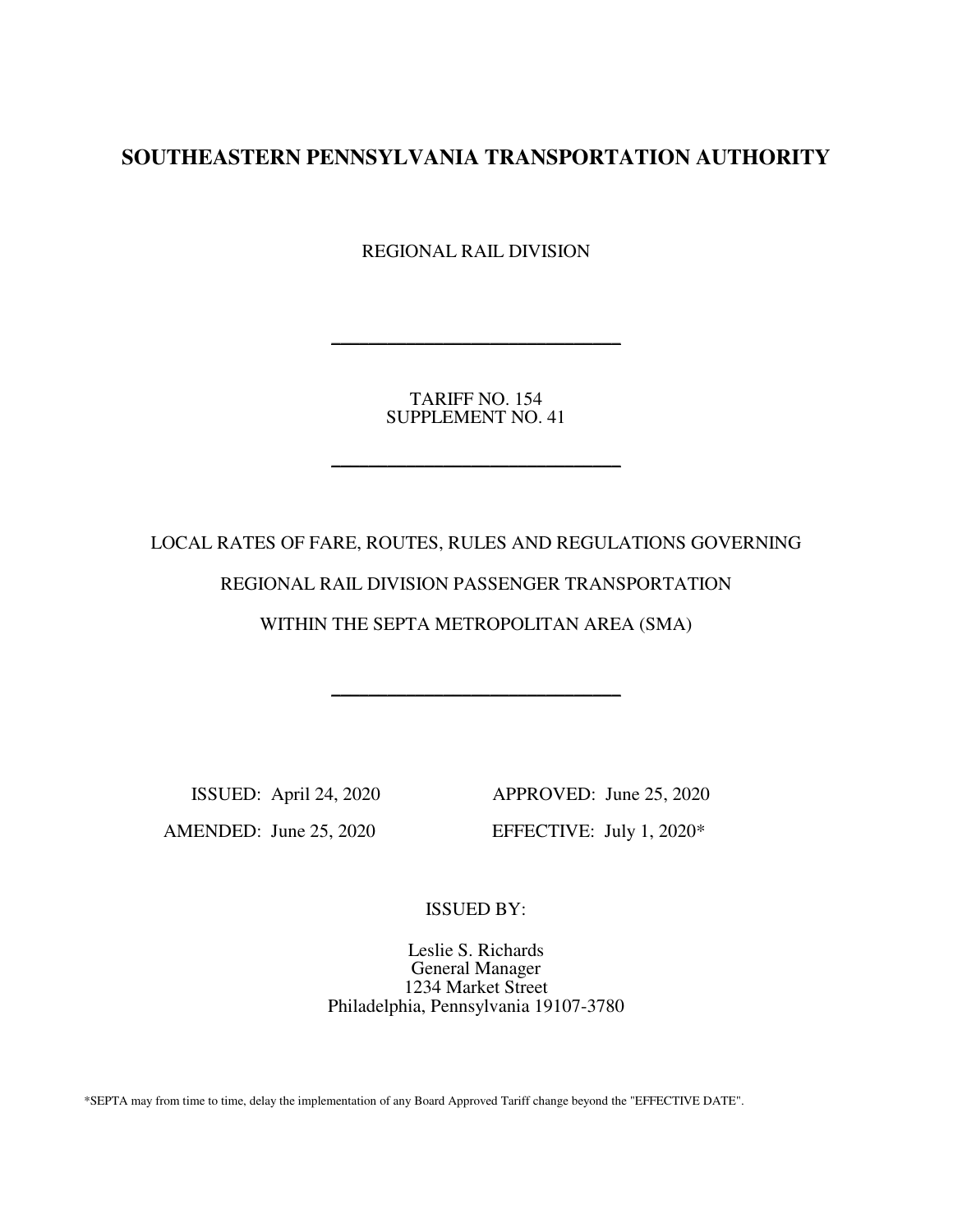# **CHANGES MADE BY THIS TARIFF**

- 1) Consolidated the legacy and SEPTA Key sections and renamed referenced tables.
- 2) Tables have been changed to reflect new fares.
- 3) New Fares, Rules and Regulations have been established to go into effect when transitioning from legacy products to SEPTA Key.
- 4) Once SEPTA Key is operational the following changes will be implemented:
	- ° Ten trip fare is eliminated and replaced with discounted one way fare via SEPTA Key Card with stored value.
	- ° Monthly TrailPass acceptance ending date/time will change from until 10AM on the first non-holiday weekday of the following month to the first of the following month at 2AM.
- 5) Introduction of child ages 5 through 11 fare of \$1.00 when traveling with fare paying adult, limit three (3) children per fare paying adult **(amended below)**.
- 6) Increased the number of children eligible to ride free from two to three **(amended below)**.
- 7) Discontinuance of Family Independence Pass.
- 8) One Day Independence Pass 10 ride trip limit set and elimination of the AM peak travel restriction to allow use any time of day. Travel to or from the State of New Jersey rate changed to intermediate fare. Introduced quantity purchase of 3 value pricing at \$40.50, Key development will delay availability after July 2020.
- 9) Law enforcement personnel with valid identification and personal care attendants traveling with a disabled rider granted free transportation.
- 10) Discontinuance of Evening/Night weekday off-peak fares.
- 11) Replaced the \$150.00 fare evasion penalty fee with the \$25.00 administrative enforcement program fee.

# **BOARD APPROVED AMENDMENTS:**

1) All children under age 12 ride free with fare paying adult.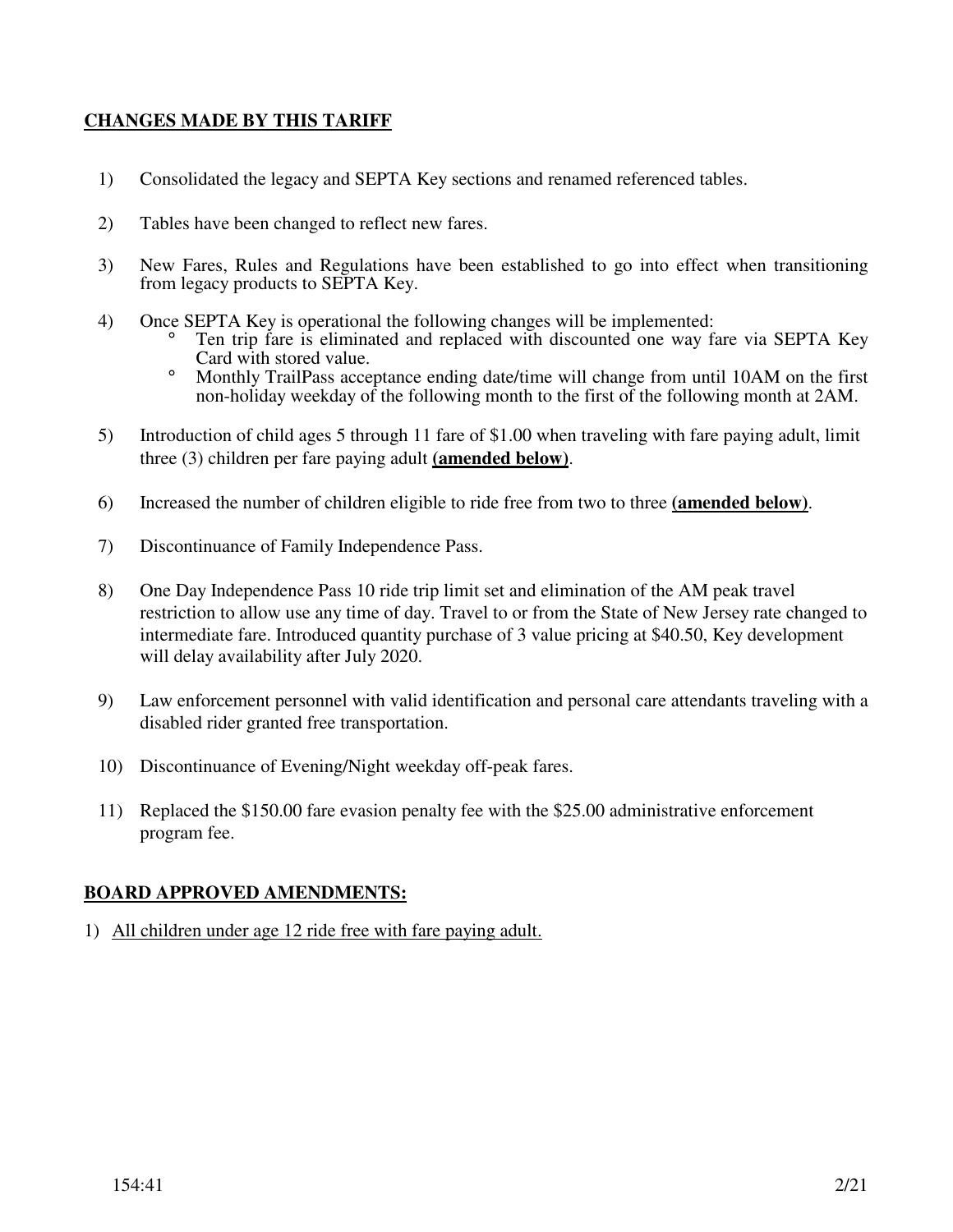# **REGIONAL RAIL DIVISION SYSTEM MAP**

Regional Rail Division Map Goes Here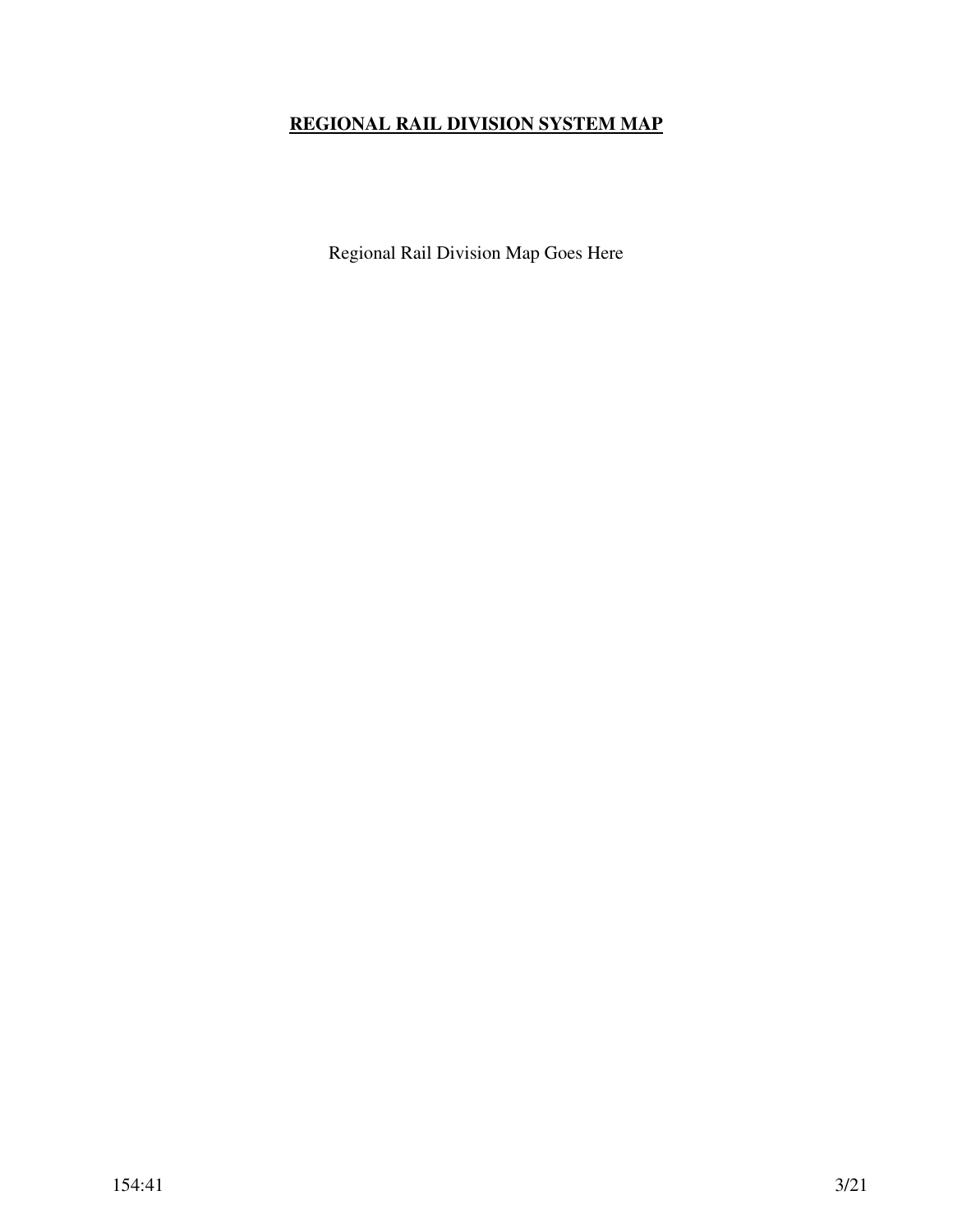| <u>ZONE</u>                                | <b>STATION NAME</b>        | <b>LINE</b>   |
|--------------------------------------------|----------------------------|---------------|
| 4                                          | Airport                    | AIR           |
| $\mathbf{1}$                               | Allegheny                  | <b>NOR</b>    |
| $\frac{2}{3}$                              | Allen Lane                 | <b>CHW</b>    |
|                                            | Ambler                     | LAN           |
| $\mathbf{1}$                               | Angora                     | <b>ELW</b>    |
|                                            | Ardmore                    | <b>PAO</b>    |
|                                            | Ardsley                    | <b>WAR</b>    |
|                                            | Bala                       | <b>CYN</b>    |
|                                            | <b>Baldwin</b>             | WIL           |
| 232332432                                  | Berwyn                     | PAO           |
|                                            | <b>Bethayres</b>           | <b>WTR</b>    |
|                                            | <b>Bridesburg</b>          | <b>TRE</b>    |
|                                            | <b>Bristol</b>             | <b>TRE</b>    |
|                                            | Bryn Mawr                  | <b>PAO</b>    |
|                                            | Carpenter                  | <b>CHW</b>    |
| $\overline{4}$                             | Chalfont                   | LAN           |
| $\mathbf{1}$                               | <b>Chelten Avenue</b>      | <b>CHW</b>    |
|                                            | Cheltenham                 | <b>FOX</b>    |
| $\begin{array}{c} 2 \\ 3 \\ 2 \end{array}$ | Chester                    | WIL           |
|                                            | <b>Chestnut HE</b>         | <b>CHE</b>    |
|                                            | Chestnut HW                | <b>CHW</b>    |
| $\overline{4}$                             | <b>Churchmans Crossing</b> | WIL           |
| $\overline{4}$                             | Claymont, DE               | WIL           |
| $\overline{c}$                             | Clifton/Aldan              | <b>ELW</b>    |
| 433332223                                  | Colmar                     | <b>LAN</b>    |
|                                            | Conshohocken               | <b>NOR</b>    |
|                                            | Cornwells Hghts.           | <b>TRE</b>    |
|                                            | Crestmont                  | <b>WAR</b>    |
|                                            | Croydon                    | <b>TRE</b>    |
|                                            | Crum Lynne                 | WIL           |
|                                            | <b>Curtis Park</b>         | WIL           |
|                                            | Cynwyd                     | <b>CYN</b>    |
|                                            | Darby                      | WIL           |
|                                            | Daylesford                 | PAO           |
| $\overline{\mathcal{L}}$                   | Del-Val College            | <b>LAN</b>    |
| 3                                          | Devon                      | <b>PAO</b>    |
| $\overline{4}$                             | Downingtown                | PAO           |
| 4                                          | Doylestown                 | LAN           |
| $\mathbf{1}$                               | <b>East Falls</b>          | <b>NOR</b>    |
| $\mathbf{1}$                               | Eastwick                   | AIR           |
| 33423                                      | Eddington                  | <b>TRE</b>    |
|                                            | Eddystone                  | WIL           |
|                                            | Edgemoor, DE               | WIL           |
|                                            | <b>Elkins Park</b>         | WAR, WTR, LAN |
|                                            | Elm Street                 | <b>NOR</b>    |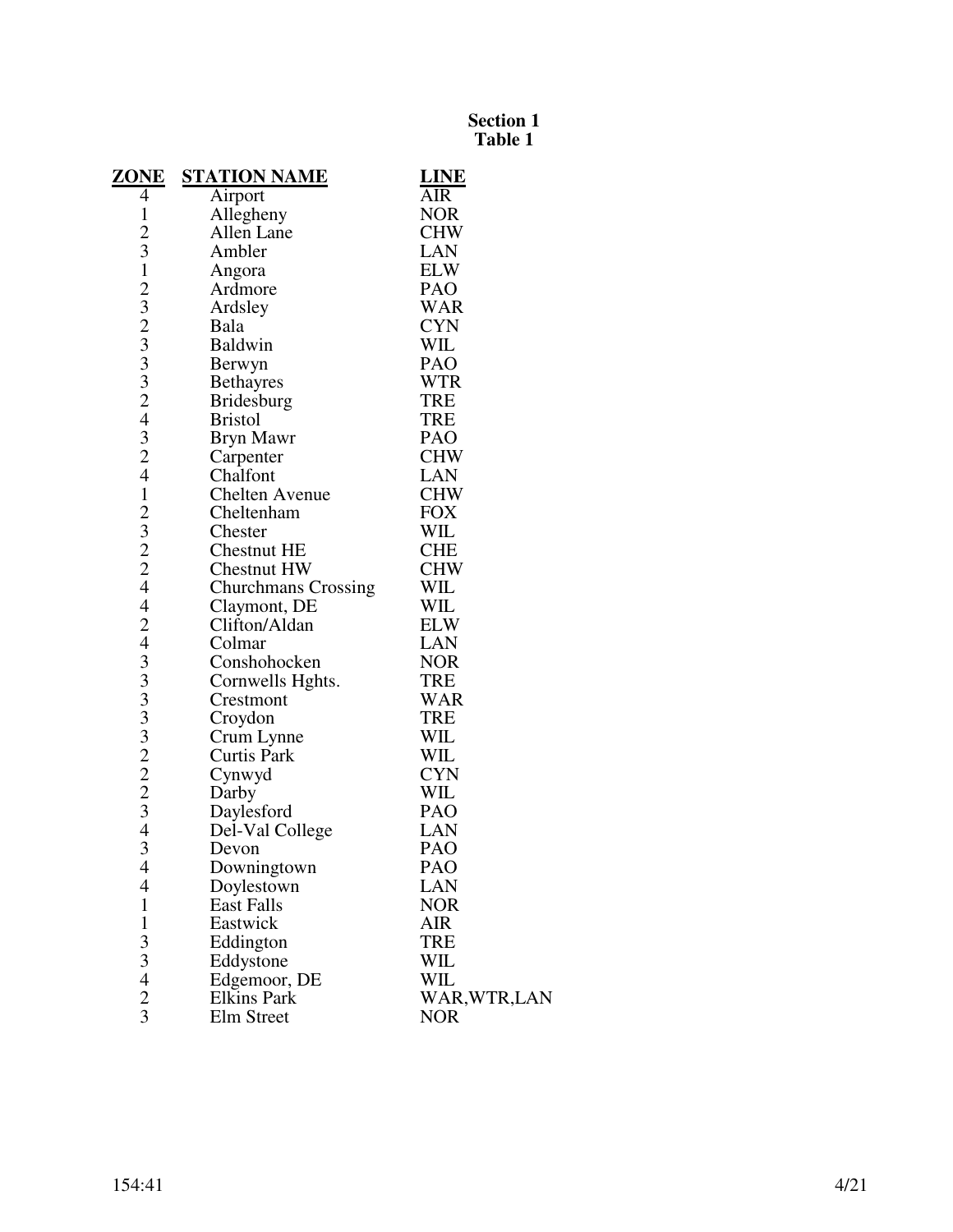| <u>ZONE</u>                   | <b>STATION NAME</b>    | <b>LINE</b>   |
|-------------------------------|------------------------|---------------|
| $\overline{3}$                | Elwyn                  | <b>ELW</b>    |
| $\overline{4}$                | Exton                  | PAO           |
| $\mathbf{1}$                  | Fern Rock T. C.        | WAR, WTR, LAN |
|                               | Fernwood               | <b>ELW</b>    |
| $\frac{2}{3}$                 | Folcroft               | WIL           |
|                               | <b>Forest Hills</b>    | <b>WTR</b>    |
| $\overline{4}$                | Fortuna                | <b>LAN</b>    |
| 3                             | Fort Washington        | LAN           |
| $\mathbf{1}$                  | Forty-Ninth Street     | <b>ELW</b>    |
| $\overline{c}$                | Fox Chase              | <b>FOX</b>    |
| $\overline{4}$                | Frazer                 | <b>PAO</b>    |
| $\mathbf{1}$                  | Germantown             | <b>CHE</b>    |
|                               | Gladstone              | <b>ELW</b>    |
|                               | Glenolden              | WIL           |
| $223232222$<br>$2222$<br>$C3$ | Glenside               | WAR,LAN       |
|                               | Gravers                | <b>CHE</b>    |
|                               | Gwynedd Valley         | <b>LAN</b>    |
|                               | Hatboro                | <b>WAR</b>    |
|                               | Haverford              | <b>PAO</b>    |
|                               | Highland               | <b>CHW</b>    |
|                               | <b>Highland Avenue</b> | WIL           |
|                               | Holmesburg Jct.        | <b>TRE</b>    |
|                               | Ivy Ridge              | <b>NOR</b>    |
|                               | Jefferson              | <b>CCP</b>    |
|                               | Jenkintown             | WAR, WTR, LAN |
| $\overline{4}$                | Langhorne              | <b>WTR</b>    |
| $\overline{\mathcal{L}}$      | Lansdale               | <b>LAN</b>    |
| $\frac{2}{2}$                 | Lansdowne              | <b>ELW</b>    |
|                               | Lawndale               | <b>FOX</b>    |
| $\overline{4}$                | Levittown              | TRE           |
| $\overline{\mathcal{L}}$      | Link Belt              | LAN           |
| 3                             | <b>Main Street</b>     | <b>NOR</b>    |
| $\overline{4}$                | Malvern                | PAO           |
| $\frac{2}{3}$                 | Manayunk               | <b>NOR</b>    |
|                               | <b>Marcus Hook</b>     | WIL           |
|                               | Meadowbrook            | <b>WTR</b>    |
| 3                             | Media                  | <b>ELW</b>    |
|                               | Melrose Park           | WAR,WTR,LAN   |
|                               | Merion                 | PAO           |
|                               | Middletown             | <b>ELM</b>    |
|                               | Miquon                 | <b>NOR</b>    |
| $2242222$<br>$223$            | Moore/Prospect Park    | WIL           |
|                               | Morton                 | <b>ELW</b>    |
|                               | <b>Mount Airy</b>      | <b>CHE</b>    |
|                               | Moylan-Rose Valley     | <b>ELW</b>    |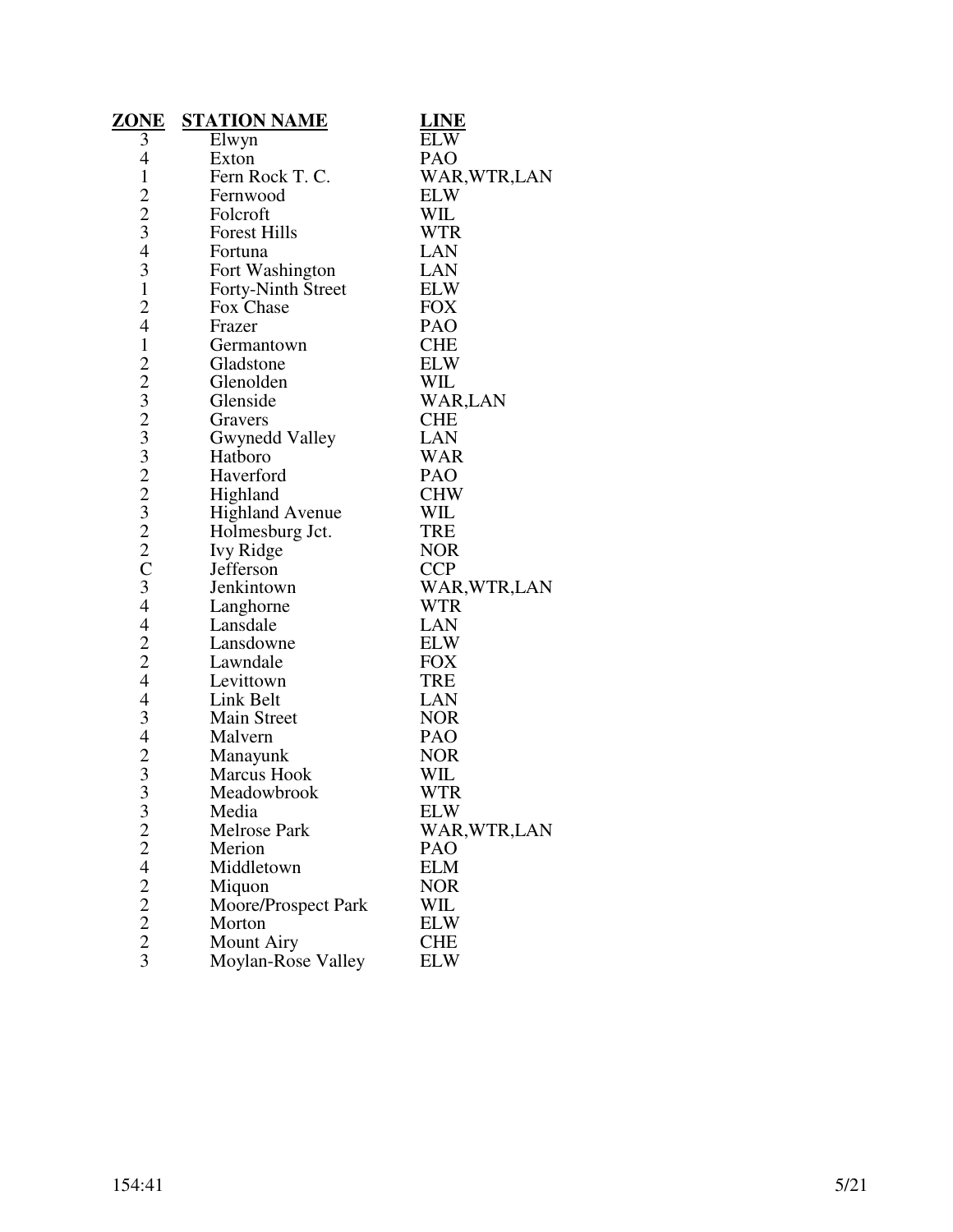| $\frac{\text{ZONE}}{2}$    | <b>STATION NAME</b>      | <b>LINE</b>                  |
|----------------------------|--------------------------|------------------------------|
|                            | Narberth                 | PAO                          |
| 3                          | <b>Neshaminy Falls</b>   | <b>WTR</b>                   |
| 4                          | Newark, DE               | WIL                          |
| 4                          | New Britain              | LAN                          |
| 4                          | Ninth Street             | <b>LAN</b>                   |
| 3                          | Noble                    | <b>WTR</b>                   |
| 3                          | Norristown T. C.         | <b>NOR</b>                   |
| $\mathbf{1}$               | North Broad St.          | WAR, WTR, LAN, CHE, FOX, NOR |
| 3                          | North Hills              | LAN                          |
| $\mathbf{1}$               | North Philadelphia       | TRE, CHW                     |
| 4                          | North Wales              | <b>LAN</b>                   |
| $\overline{c}$             | Norwood                  | WIL                          |
| $\mathbf{1}$               | Olney                    | <b>FOX</b>                   |
| 3                          | Oreland                  | <b>LAN</b>                   |
| $\overline{c}$             | Overbrook                | PAO                          |
| $\overline{4}$             | Paoli                    | <b>PAO</b>                   |
| 3                          | Penllyn                  | LAN                          |
| $\mathsf{C}$               | Penn Medicine            | <b>CCP</b>                   |
| 4                          | Pennbrook                | <b>LAN</b>                   |
| 3                          | Philmont                 | <b>WTR</b>                   |
| $\overline{c}$             | Primos                   | <b>ELW</b>                   |
| $\mathbf 1$                | Queen Lane               | <b>CHW</b>                   |
| 3                          | Radnor                   | <b>PAO</b>                   |
| 3                          | <b>Ridley Park</b>       | WIL                          |
|                            | Rosemont                 | PAO                          |
|                            | Roslyn                   | <b>WAR</b>                   |
|                            | Rydal                    | <b>WTR</b>                   |
|                            | Ryers                    | <b>FOX</b>                   |
|                            | Saint Davids             | <b>PAO</b>                   |
| 3332322233                 | <b>Saint Martins</b>     | <b>CHW</b>                   |
|                            | Secane                   | <b>ELW</b>                   |
|                            | Sedgwick                 | <b>CHE</b>                   |
|                            | Sharon Hill              | WIL                          |
|                            | Somerton                 | <b>WTR</b>                   |
|                            | Spring Mill              | <b>NOR</b>                   |
| $\overline{2}$             | Stenton                  | <b>CHE</b>                   |
| 3                          | Strafford                | PAO                          |
|                            | Suburban (Penn Center)   | <b>CCP</b>                   |
|                            | Swarthmore               | <b>ELW</b>                   |
|                            | Tacony                   | <b>TRE</b>                   |
|                            | <b>Temple University</b> | <b>CCP</b>                   |
| $C_3$<br>$2$<br>$C$<br>$C$ | <b>Thirtieth Street</b>  | <b>CCP</b>                   |
| $\overline{4}$             | Thorndale                | PAO                          |
| 3                          | Torresdale               | <b>TRE</b>                   |
| NJ                         | Trenton, NJ              | <b>TRE</b>                   |
| 3                          | Trevose                  | <b>WTR</b>                   |
| $\overline{2}$             | Tulpehocken              | <b>CHW</b>                   |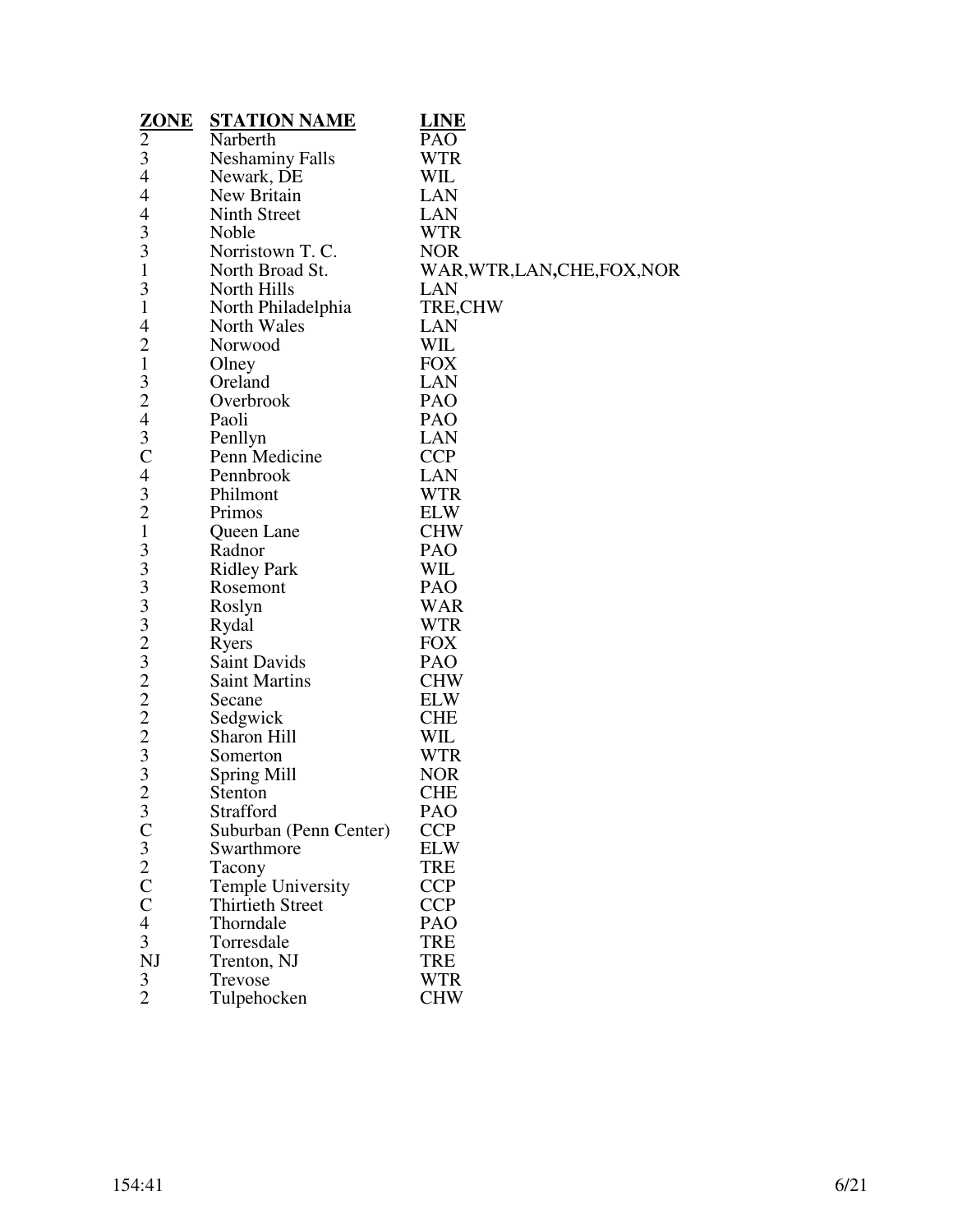| ZONE                                            | <b>STATION NAME</b>    | LINE                    |
|-------------------------------------------------|------------------------|-------------------------|
| $\overline{2}$                                  | Upsal                  | <b>CHW</b>              |
|                                                 | Villanova              | <b>PAO</b>              |
|                                                 | Wallingford            | <b>ELW</b>              |
|                                                 | Warminster             | <b>WAR</b>              |
| $\begin{array}{c} 3 \\ 3 \\ 2 \\ 3 \end{array}$ | <b>Washington Lane</b> | <b>CHE</b>              |
|                                                 | Wayne                  | PAO                     |
| $\mathbf{1}$                                    | Wayne Junction         | WAR, WTR, LAN, CHE, FOX |
| NJ                                              | West Trenton, NJ       | <b>WTR</b>              |
| 4                                               | Whitford               | PAO                     |
| 3                                               | <b>Willow Grove</b>    | <b>WAR</b>              |
| $\overline{4}$                                  | Wilmington, DE         | WIL                     |
| $\overline{2}$                                  | Wissahickon T. C.      | <b>NOR</b>              |
|                                                 | Wister                 | <b>CHE</b>              |
| 4                                               | Woodbourne             | <b>WTR</b>              |
| $\overline{c}$                                  | Wyndmoor               | <b>CHE</b>              |
| 1                                               | Wynnefield Ave.        | <b>CYN</b>              |
| $\overline{2}$                                  | Wynnewood              | <b>PAO</b>              |
| 4                                               | Yardley                | WTR                     |
|                                                 |                        |                         |

Zone C is Center City Philadelphia Stations Zone NJ is New Jersey Stations

| <b>Airport Line</b>             |
|---------------------------------|
| Wilmington                      |
| Warminster                      |
| Elwyn                           |
| <b>West Trenton</b>             |
| <b>Paoli-Thorndale</b>          |
| Lansdale-Doylestown             |
| Cynwyd                          |
| <b>Norristown</b>               |
| <b>Chestnut Hill East</b>       |
| <b>Trenton</b>                  |
| <b>Chestnut Hill West</b>       |
| <b>Fox Chase</b>                |
| <b>Center City Philadelphia</b> |
|                                 |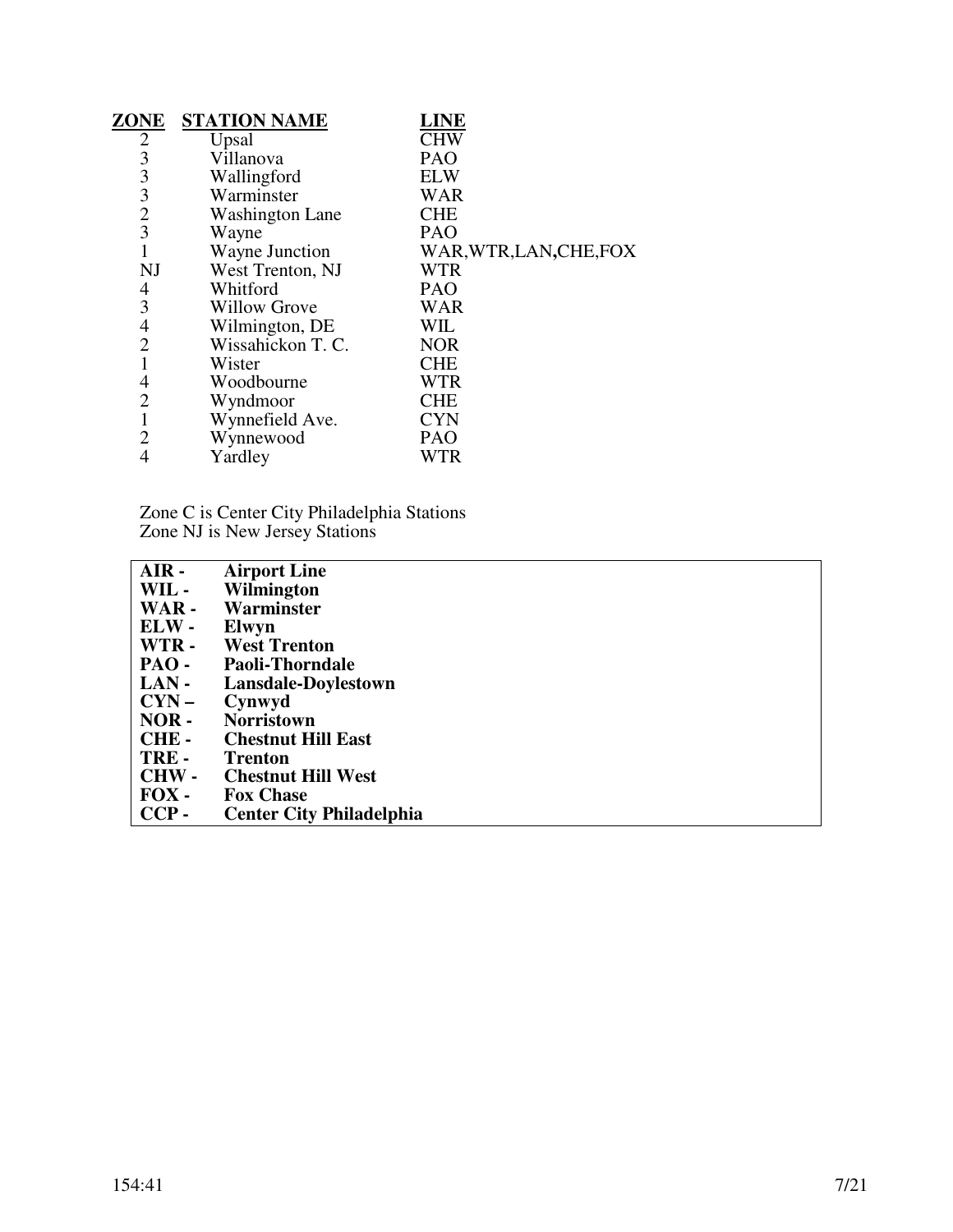#### **PRE-PURCHASED & SEPTA KEY FARES TO AND FROM CENTER CITY PHILADELPHIA STATIONS**

Fares for travel between stations identified as Center City Philadelphia in Section 1, Table 1 and stations in zones as noted:

| Zone           | <b>Ten Trip</b><br><sub>or</sub><br><b>SEPTA</b><br><b>Key</b><br>Weekday<br><b>One Way</b> |                | <b>Ticket</b><br>or<br>Fare<br><b>Kiosk</b><br>Weekday<br><b>One Way</b> | <b>SEPTA</b><br><b>Key</b><br>Weekend<br><b>One Way</b> | Ticket<br><sub>or</sub><br><b>Fare Kiosk</b><br>Weekend<br><b>One Way</b> | <b>Senior</b><br><b>Citizen</b><br><b>One Way</b> | <b>Reduced</b><br>Fare<br><b>One Way</b> |               | Weekly<br><b>TrailPass</b> | <b>Monthly</b><br><b>TrailPass</b> |
|----------------|---------------------------------------------------------------------------------------------|----------------|--------------------------------------------------------------------------|---------------------------------------------------------|---------------------------------------------------------------------------|---------------------------------------------------|------------------------------------------|---------------|----------------------------|------------------------------------|
| <b>CCP</b>     | \$<br>4.30                                                                                  | \$             | 5.75                                                                     | \$<br>4.25                                              | \$<br>4.75                                                                | Free                                              | \$<br>2.75                               | \$            | 30.00                      | \$111.50                           |
| 1              | \$<br>4.30                                                                                  | \$             | 5.75                                                                     | \$<br>4.25                                              | \$<br>4.75                                                                | Free                                              | \$<br>2.75                               | \$            | 30.00                      | \$111.50                           |
| $\overline{2}$ | \$<br>5.10                                                                                  | \$             | 6.00                                                                     | \$<br>4.75                                              | \$<br>5.00                                                                | Free                                              | \$<br>3.00                               | $\frac{1}{2}$ | 41.50                      | \$153.00                           |
| 3              | \$<br>6.20                                                                                  | $\mathfrak{L}$ | 6.75                                                                     | \$<br>5.75                                              | \$<br>6.00                                                                | Free                                              | \$<br>3.25                               | \$            | 50.00                      | \$184.00                           |
| 4              | \$<br>7.00                                                                                  | \$             | 7.50                                                                     | \$<br>5.75                                              | \$<br>6.50                                                                | Free                                              | \$<br>3.75                               | \$            | 59.25                      | \$215.00                           |
| <b>NJ</b>      | \$<br>8.90                                                                                  | \$             | 10.00                                                                    | \$<br>8.90                                              | \$<br>10.00                                                               | \$<br>5.00                                        | \$<br>5.00                               | \$            | 59.25                      | \$215.00                           |

- o Reduced Fare is one half of the Fare Kiosk Weekday One Way fare
- o All children under age 12 ride free with fare paying adult. Fare paying adult includes senior citizen and reduced fare customers.
- o Senior fare from DE \$3.75 and NJ \$5.00, free in PA with SEPTA Key Senior Photo ID Card
- Note: Ten Trip tickets must be purchased together in advance, represented above is the per ticket pricing. SEPTA Key represents the Travel Wallet or stored value component of the SEPTA Key Card. Ten-Trip tickets will be eliminated and replaced by SEPTA Key fares upon 60-day notice.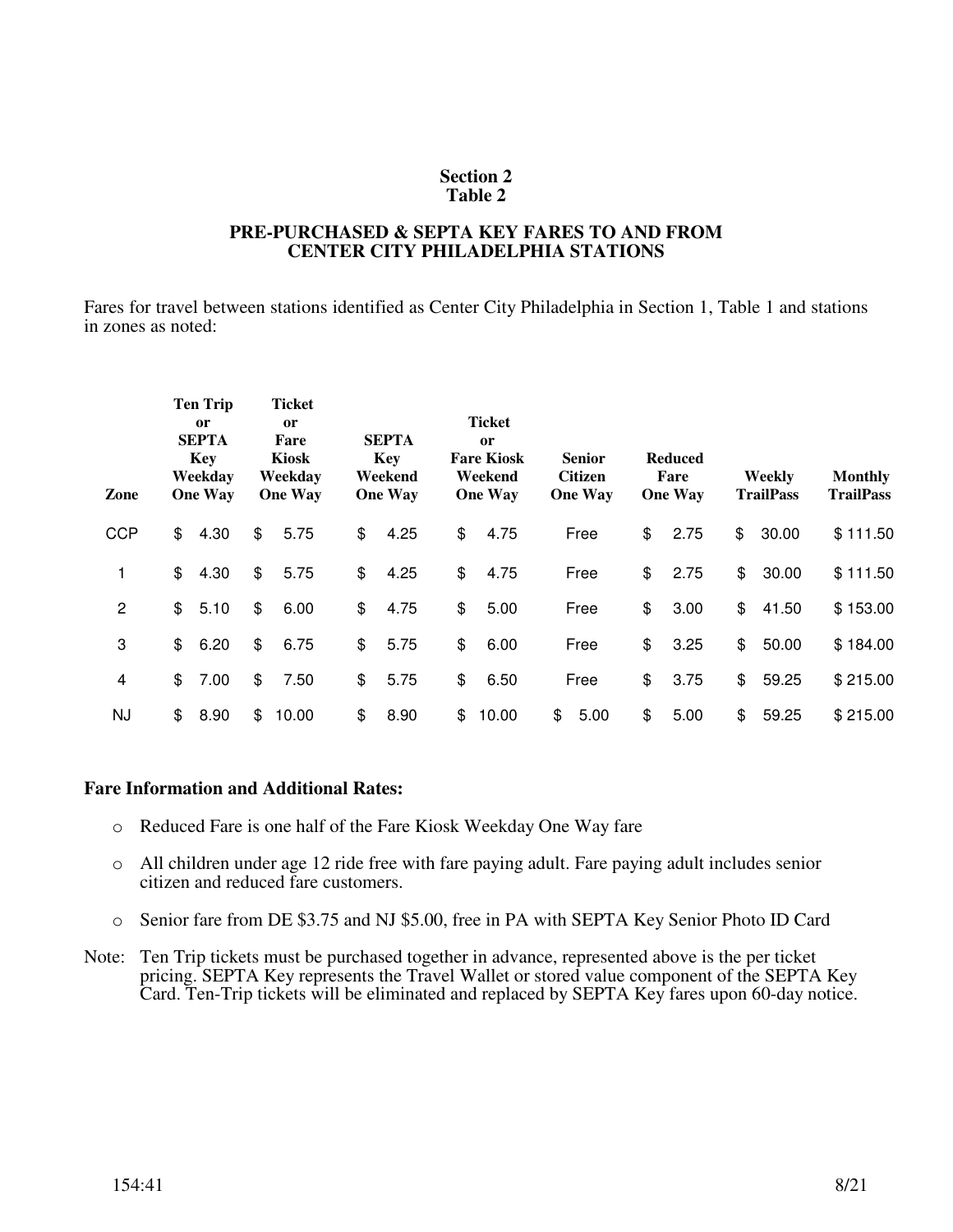## **PRE-PURCHASED & SEPTA KEY FARES VIA CENTER CITY STATIONS**

Pre-purchased and SEPTA Key One-way fares for travel between stations in zones as noted via Center City Philadelphia Stations as noted in Section 1, Table 1.

|                        |                                  |                |                                   | <b>Ticket or</b> |                |                        |                |  |
|------------------------|----------------------------------|----------------|-----------------------------------|------------------|----------------|------------------------|----------------|--|
|                        | <b>SEPTA Key</b><br><b>Adult</b> |                | <b>Fare Kiosk</b><br><b>Adult</b> |                  | <b>Senior</b>  | <b>Reduced</b><br>Fare |                |  |
| <b>Via Center City</b> |                                  |                |                                   |                  | <b>Citizen</b> |                        |                |  |
| <b>Between Zones</b>   |                                  | <b>One Way</b> |                                   | <b>One Way</b>   | <b>One Way</b> |                        | <b>One Way</b> |  |
| $1 - 1$                | \$                               | 9.25           | \$                                | 10.00            | Free           | \$                     | 5.00           |  |
| $2 - 1$                | \$                               | 9.25           | \$                                | 10.00            | Free           | \$                     | 5.00           |  |
| $2 - 2$                | \$                               | 9.25           | \$                                | 10.00            | Free           | \$                     | 5.00           |  |
| $3-1$                  | \$                               | 9.25           | \$                                | 10.00            | Free           | \$                     | 5.00           |  |
| $3 - 2$                | \$                               | 9.25           | \$                                | 10.00            | Free           | \$                     | 5.00           |  |
| $3 - 3$                | \$                               | 9.25           | \$                                | 10.00            | Free           | \$                     | 5.00           |  |
| $4 - 1$                | \$                               | 9.25           | \$                                | 10.00            | Free           | \$                     | 5.00           |  |
| $4 - 2$                | \$                               | 9.25           | \$                                | 10.00            | Free           | \$                     | 5.00           |  |
| $4 - 3$                | \$                               | 9.25           | \$                                | 10.00            | Free           | \$                     | 5.00           |  |
| $4 - 4$                | \$                               | 9.25           | \$                                | 10.00            | Free           | \$                     | 5.00           |  |
| $NJ-1$                 | \$                               | 9.25           | \$                                | 10.00            | \$<br>5.00     | \$                     | 5.00           |  |
| $NJ-2$                 | \$                               | 9.25           | \$                                | 10.00            | \$<br>5.00     | \$                     | 5.00           |  |
| $NJ-3$                 | \$                               | 9.25           | \$                                | 10.00            | \$<br>5.00     | \$                     | 5.00           |  |
| $NJ-4$                 | \$                               | 9.25           | \$                                | 10.00            | \$<br>5.00     | \$                     | 5.00           |  |
| NJ-NJ                  | \$                               | 9.25           | \$                                | 10.00            | \$<br>5.00     | \$                     | 5.00           |  |

- o Reduced Fare is one half of the Fare Kiosk One Way fare
- o All children under age 12 ride free with fare paying adult. Fare paying adult includes senior citizen and reduced fare customers.
- o Senior fare from DE \$5.00 and NJ \$5.00, free in PA with SEPTA Key Senior Photo ID Card
- Note: SEPTA Key represents the Travel Wallet or stored value component of the SEPTA Key Card.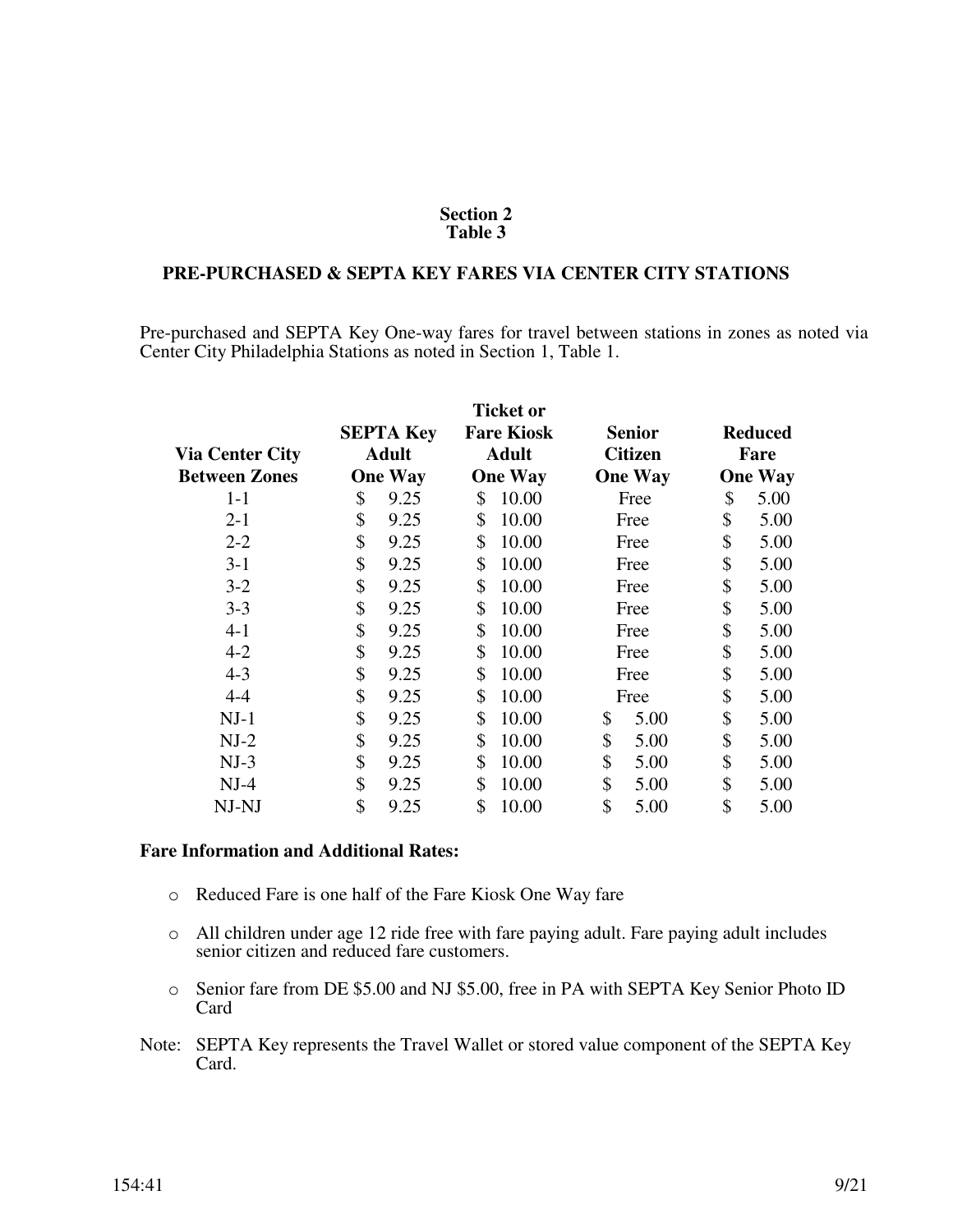#### **PRE-PURCHASED & SEPTA KEY INTERMEDIATE FARES FOR TRAVEL ON ONE LINE, NOT TO, FROM, OR VIA CENTER CITY PHILADELPHIA STATIONS**

Pre-purchased and SEPTA Key One-way fares for travel at all times in one direction between stations in zones as noted. Not good for travel to, from, or via Center City Philadelphia.

|                |                  | <b>Ticket or</b>  |                |                |      |                |
|----------------|------------------|-------------------|----------------|----------------|------|----------------|
|                | <b>SEPTA Key</b> | <b>Fare Kiosk</b> |                | <b>Senior</b>  |      | <b>Reduced</b> |
| <b>Between</b> | <b>Adult</b>     | <b>Adult</b>      | <b>Citizen</b> |                | Fare |                |
| <b>Zones</b>   | <b>One Way</b>   | <b>One Way</b>    |                | <b>One Way</b> |      | <b>One Way</b> |
| $1-1$          | \$<br>4.00       | \$<br>4.00        |                | Free           | \$   | 2.00           |
| $2 - 1$        | \$<br>4.00       | \$<br>4.00        |                | Free           | \$   | 2.00           |
| $2 - 2$        | \$<br>4.00       | \$<br>4.00        |                | Free           | \$   | 2.00           |
| $3-1$          | \$<br>4.00       | \$<br>4.00        |                | Free           | \$   | 2.00           |
| $3 - 2$        | \$<br>4.00       | \$<br>4.00        |                | Free           | \$   | 2.00           |
| $3 - 3$        | \$<br>4.00       | \$<br>4.00        |                | Free           | \$   | 2.00           |
| $4 - 1$        | \$<br>4.00       | \$<br>4.00        |                | Free           | \$   | 2.00           |
| $4 - 2$        | \$<br>4.00       | \$<br>4.00        |                | Free           | \$   | 2.00           |
| $4 - 3$        | \$<br>4.00       | \$<br>4.00        |                | Free           | \$   | 2.00           |
| $4 - 4$        | \$<br>4.00       | \$<br>4.00        |                | Free           | \$   | 2.00           |
| $NJ-1$         | \$<br>4.00       | \$<br>4.00        | \$             | 2.00           | \$   | 2.00           |
| $NJ-2$         | \$<br>4.00       | \$<br>4.00        | \$             | 2.00           | \$   | 2.00           |
| $NJ-3$         | \$<br>4.00       | \$<br>4.00        | \$             | 2.00           | \$   | 2.00           |
| $NJ-4$         | \$<br>4.00       | \$<br>4.00        | \$             | 2.00           | \$   | 2.00           |

- o Reduced Fare is one half of the Fare Kiosk One Way fare
- o All children under age 12 ride free with fare paying adult. Fare paying adult includes senior citizen and reduced fare customers.
- o Senior fare DE \$2.00 and NJ \$2.00, free in PA with SEPTA Key Senior Photo ID Card
- Note: Passengers traveling on more than one branch in more than one direction (Via Glenside, Jenkintown or Wayne Junction) must pay a separate fare for each leg of their trip. SEPTA Key represents the Travel Wallet or stored value component of the SEPTA Key Card.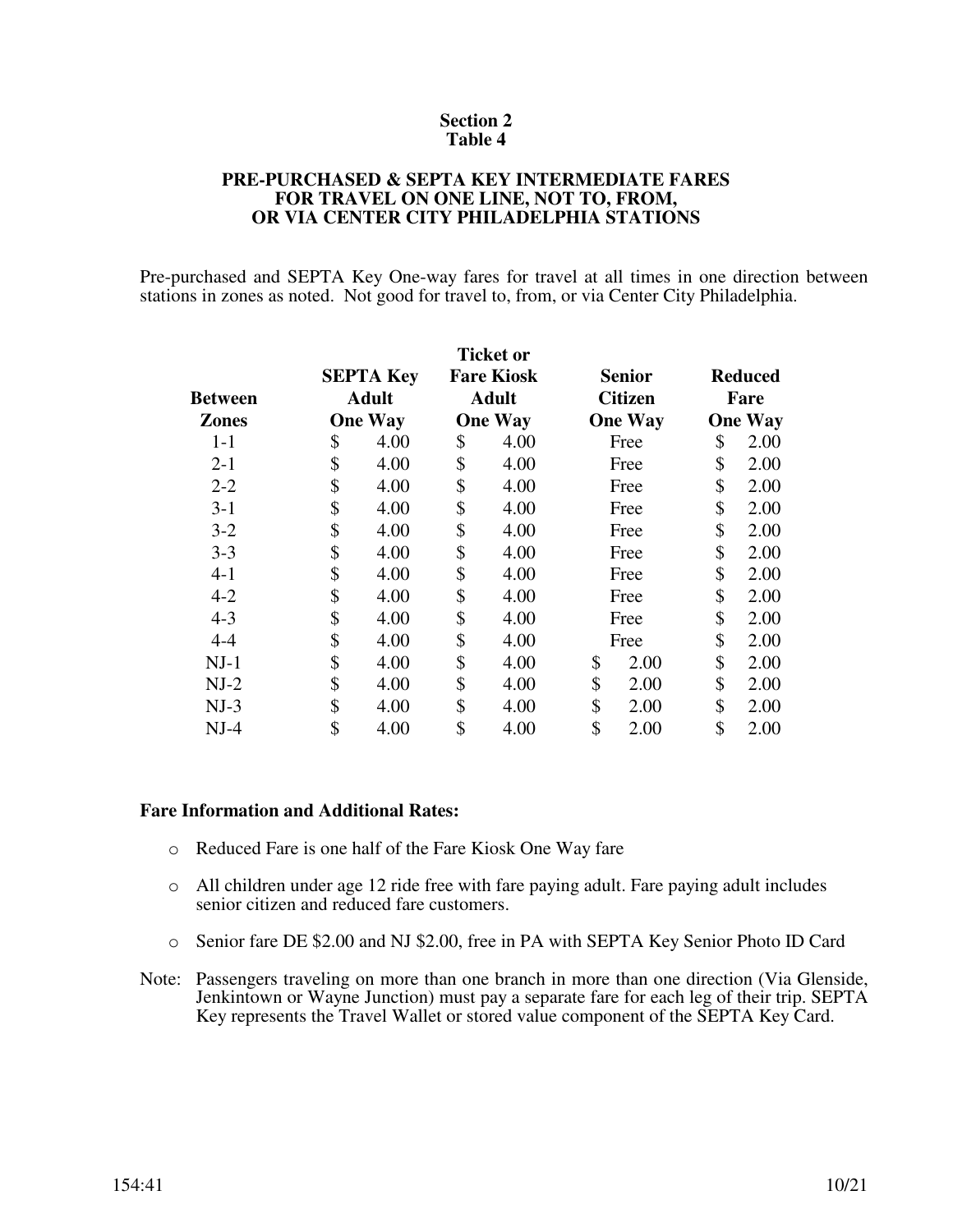## **CASH ON BOARD FARES TO AND FROM CENTER CITY PHILADELPHIA STATIONS**

| Zone           | Weekday<br><b>One Way</b> | Weekend<br><b>One Way</b> | <b>Senior</b><br><b>Citizen</b><br><b>One Way</b> | <b>Reduced</b><br>Fare<br><b>One Way</b> |
|----------------|---------------------------|---------------------------|---------------------------------------------------|------------------------------------------|
| <b>CCP</b>     | \$<br>8.00                | \$<br>6.00                | Free                                              | \$<br>4.00                               |
| 1              | \$<br>8.00                | \$<br>6.00                | Free                                              | \$<br>4.00                               |
| $\overline{2}$ | \$<br>8.00                | \$<br>7.00                | Free                                              | \$<br>4.00                               |
| 3              | \$<br>9.00                | \$<br>8.00                | Free                                              | \$<br>4.50                               |
| $\overline{4}$ | 10.00<br>S.               | \$<br>8.00                | Free                                              | \$<br>5.00                               |
| NJ             | \$<br>11.00               | \$<br>11.00               | \$<br>5.00                                        | \$<br>5.50                               |

- o Reduced Fare cash payment is one half of the Weekday One Way fare
- o All children under age 12 ride free with fare paying adult. Fare paying adult includes senior citizen and reduced fare customers.
- o Senior fare DE \$3.75 and NJ \$5.00, free in PA with SEPTA Key Senior Photo ID Card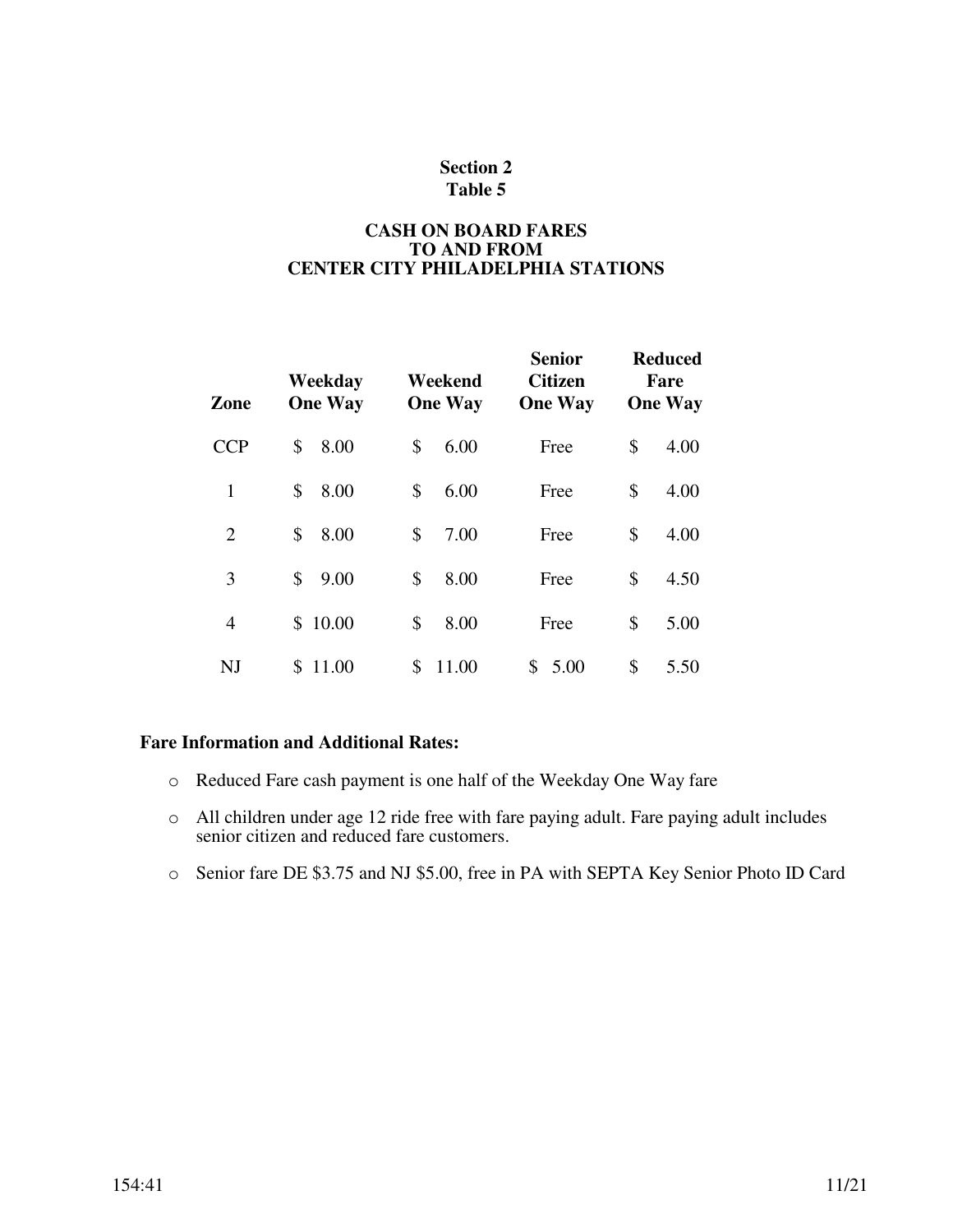#### **CASH ON BOARD VIA ONE-WAY FARES FOR TRAVEL BETWEEN STATIONS IN ZONES AS NOTED VIA CENTER CITY PHILADELPHIA STATIONS AS NOTED IN SECTION 1, TABLE 1**

|                        |                | <b>Senior</b>  | <b>Reduced</b> |
|------------------------|----------------|----------------|----------------|
| <b>Via Center City</b> | Adult          | <b>Citizen</b> | Fare           |
| <b>Between Zones</b>   | <b>One Way</b> | <b>One Way</b> | <b>One Way</b> |
| $1 - 1$                | \$<br>11.00    | Free           | \$<br>5.50     |
| $2 - 1$                | \$<br>11.00    | Free           | \$<br>5.50     |
| $2 - 2$                | \$<br>11.00    | Free           | \$<br>5.50     |
| $3 - 1$                | \$<br>11.00    | Free           | \$<br>5.50     |
| $3 - 2$                | \$<br>11.00    | Free           | \$<br>5.50     |
| $3 - 3$                | \$<br>11.00    | Free           | \$<br>5.50     |
| $4 - 1$                | \$<br>11.00    | Free           | \$<br>5.50     |
| $4 - 2$                | \$<br>11.00    | Free           | \$<br>5.50     |
| $4 - 3$                | \$<br>11.00    | Free           | \$<br>5.50     |
| $4 - 4$                | \$<br>11.00    | Free           | \$<br>5.50     |
| $NJ-1$                 | \$<br>11.00    | \$<br>5.00     | \$<br>5.50     |
| $NJ-2$                 | \$<br>11.00    | \$<br>5.00     | \$<br>5.50     |
| $NJ-3$                 | \$<br>11.00    | \$<br>5.00     | \$<br>5.50     |
| $NJ-4$                 | \$<br>11.00    | \$<br>5.00     | \$<br>5.50     |
| NJ-NJ                  | \$<br>11.00    | \$<br>5.00     | \$<br>5.50     |
|                        |                |                |                |

- o Reduced Fare cash payment is one half of the Adult One Way fare
- o All children under age 12 ride free with fare paying adult. Fare paying adult includes senior citizen and reduced fare customers.
- o Senior fare DE \$5.00 and NJ \$5.00, free in PA with SEPTA Key Senior Photo ID Card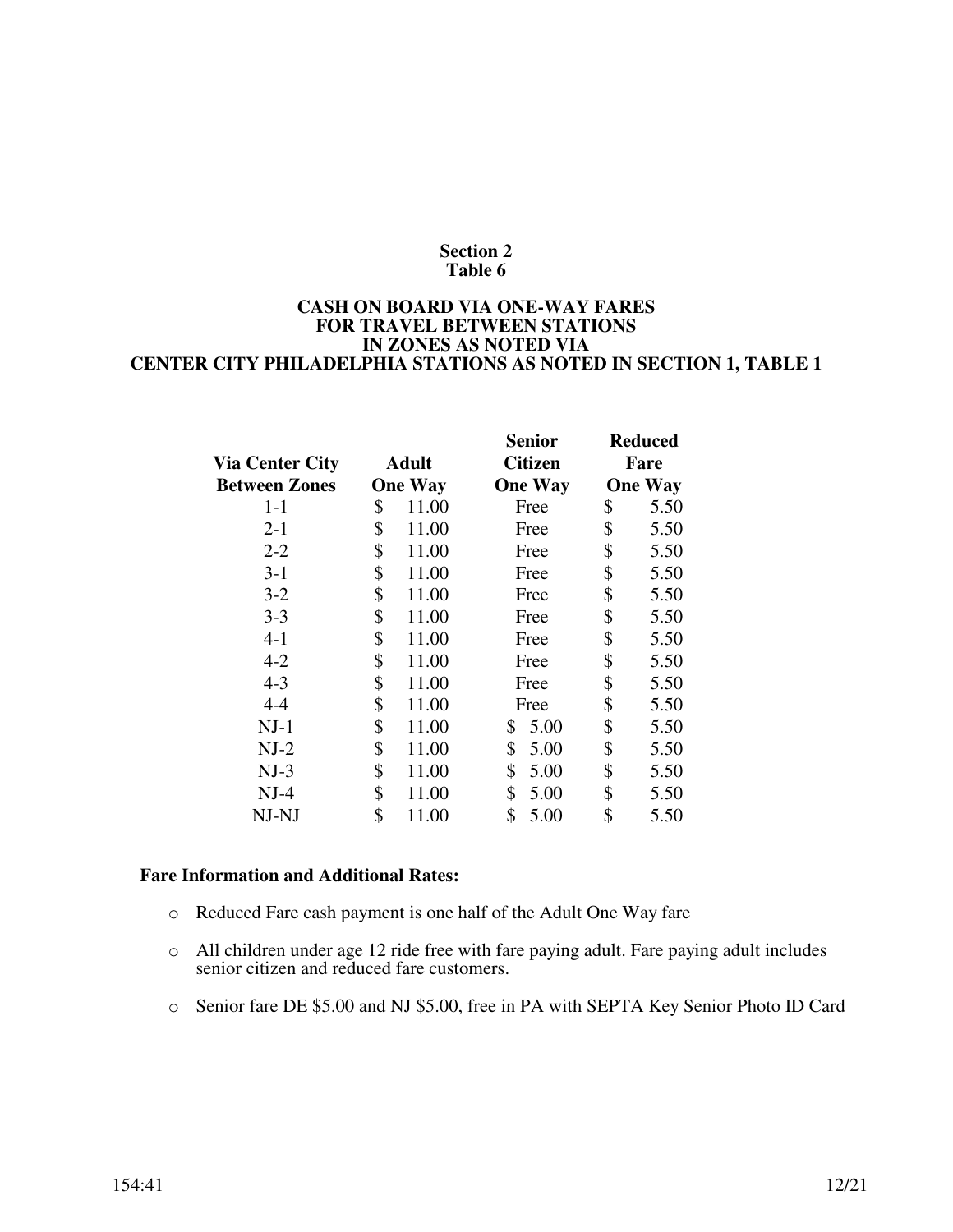#### **CASH ON BOARD INTERMEDIATE FARES FOR TRAVEL ON ONE LINE, NOT TO, FROM, OR VIA CENTER CITY PHILADELPHIA STATIONS**

|                |                |                | Senior         |      | <b>Reduced</b> |  |
|----------------|----------------|----------------|----------------|------|----------------|--|
| <b>Between</b> | <b>Adult</b>   |                | <b>Citizen</b> | Fare |                |  |
| <b>Zones</b>   | <b>One Way</b> | <b>One Way</b> |                |      | <b>One Way</b> |  |
| $1-1$          | \$<br>5.00     |                | Free           | \$   | 2.50           |  |
| $2 - 1$        | \$<br>5.00     |                | Free           | \$   | 2.50           |  |
| $2 - 2$        | \$<br>5.00     |                | Free           | \$   | 2.50           |  |
| $3-1$          | \$<br>5.00     | Free           |                | \$   | 2.50           |  |
| $3 - 2$        | \$<br>5.00     | Free           |                | \$   | 2.50           |  |
| $3 - 3$        | \$<br>5.00     | Free           |                | \$   | 2.50           |  |
| $4 - 1$        | \$<br>5.00     |                | Free           | \$   | 2.50           |  |
| $4 - 2$        | \$<br>5.00     |                | Free           | \$   | 2.50           |  |
| $4 - 3$        | \$<br>5.00     |                | Free           | \$   | 2.50           |  |
| $4 - 4$        | \$<br>5.00     |                | Free           | \$   | 2.50           |  |
| $NJ-1$         | \$<br>5.00     | \$             | 2.00           | \$   | 2.50           |  |
| $NJ-2$         | \$<br>5.00     | \$             | 2.00           | \$   | 2.50           |  |
| $NJ-3$         | \$<br>5.00     | \$             | 2.00           | \$   | 2.50           |  |
| $NJ-4$         | \$<br>5.00     | \$             | 2.00           | \$   | 2.50           |  |

- o Reduced Fare cash payment is one half of the Adult One Way fare
- o All children under age 12 ride free with fare paying adult. Fare paying adult includes senior citizen and reduced fare customers.
- o Senior fare DE \$2.00 and NJ \$2.00, free in PA with SEPTA Key Senior Photo ID Card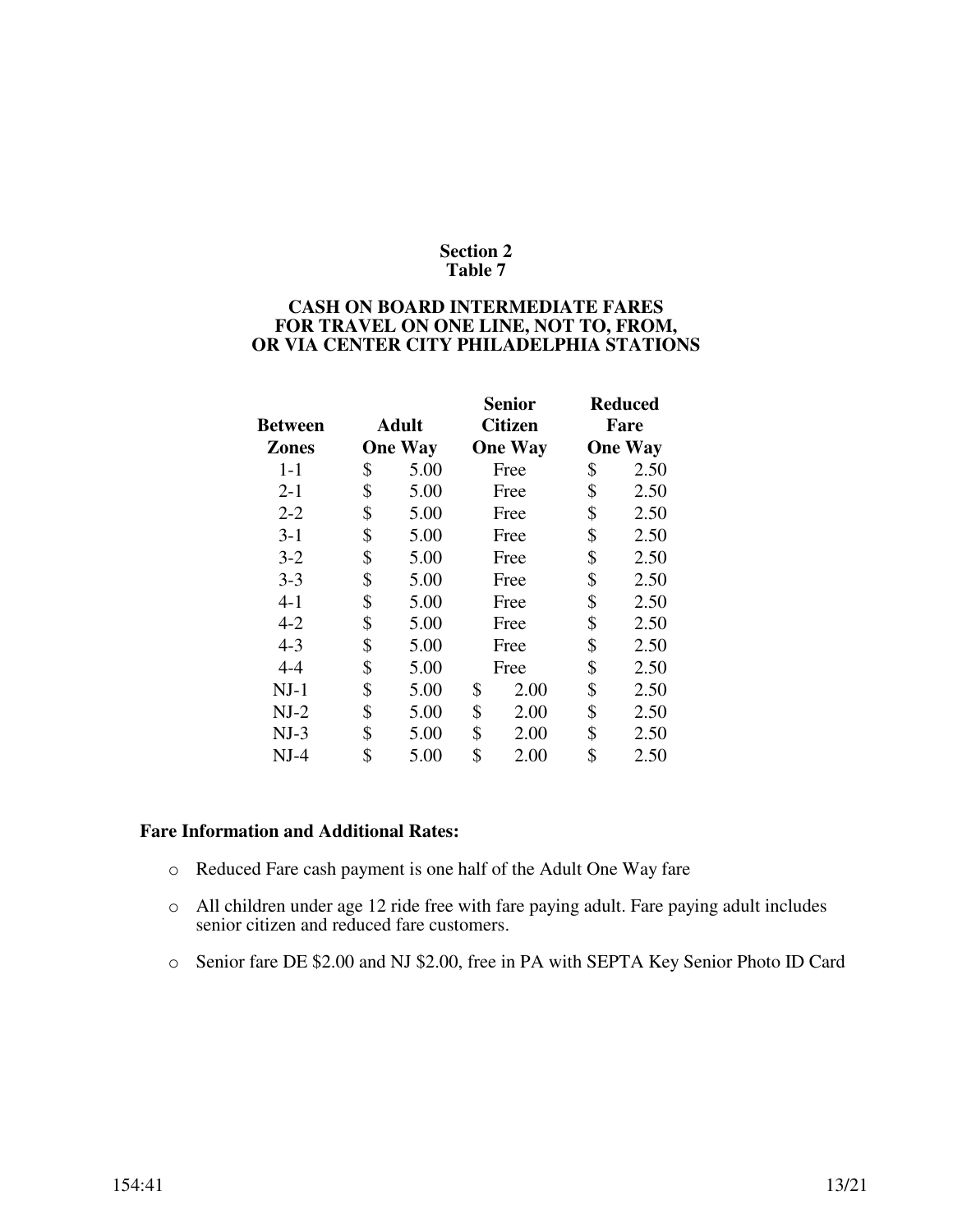#### **Other Fees**

| <b>SEPTA Key Card (New/Replacement)</b>                        | Up to $\$ | 5.00    |
|----------------------------------------------------------------|-----------|---------|
| SEPTA Key Reduced Fare Photo ID Card (Initial Card)            |           | Free    |
| SEPTA Key Reduced Fare Photo ID Card (First Replacement Fee)   |           | 5.00    |
| SEPTA Key Reduced Fare Photo ID Card (Add. Replacement Fee)    |           | \$25.00 |
| Senior Citizen SEPTA Key Photo ID Card (Initial Card)          |           | Free    |
| Senior Citizen SEPTA Key Photo ID Card (First Replacement Fee) |           | 5.00    |
| Senior Citizen SEPTA Key Photo ID Card (Add. Replacement Fee)  |           | \$25.00 |
| Administrative Enforcement Program Fee                         |           | \$25.00 |

Note: Replacement Fee charged for Lost, Stolen, or Damaged Cards

## **Section 3 RULES AND REGULATIONS**

# 1) **APPLICATION OF FARES**

The fares appearing in this tariff are for the Regional Rail Division services operated by the Southeastern Pennsylvania Transportation Authority.

Fares will be satisfied with either a cash payment, legacy magnetic SEPTA pass, legacy ticket, Unregistered Contactless Card, a SEPTA Key Card or Registered Contactless Card containing a SEPTA Travel Wallet with stored cash value and/or an appropriate pass attached.

## **Definitions:**

**SEPTA Key Card** – SEPTA issued reloadable Contactless Card that stores a SEPTA Travel Wallet and/or a SEPTA fare instrument.

**Contactless Card or Smart Device** – Bank issued contactless credit, debit or prepaid cards or enabled digital wallets on mobile devices or wearables.

**Registered Card** – A SEPTA Key Card or Contactless Card that has been registered with SEPTA for identification purposes. A Registered Contactless Card has all of the account relationships and pre-purchased fare capabilities of the SEPTA Key Card.

**Unregistered Contactless Card** – Contactless Cards that are not registered with SEPTA and do not have SEPTA Travel Wallet, nor SEPTA Pass attached. When used for payment, the fee charged for a fare is the same as the Cash Fare and is referred to as a PAYGO transaction.

**Senior Citizen SEPTA Key Photo-ID Card** – A SEPTA issued photo identification for senior citizens used to identify the individual as a senior citizen entitled to SEPTA transportation benefits.

**SEPTA Key Reduced Fare Photo ID Card** – A SEPTA issued photo identification for qualified disabled individuals that contains a SEPTA Travel Wallet with stored value used to satisfy the Disabled Fare.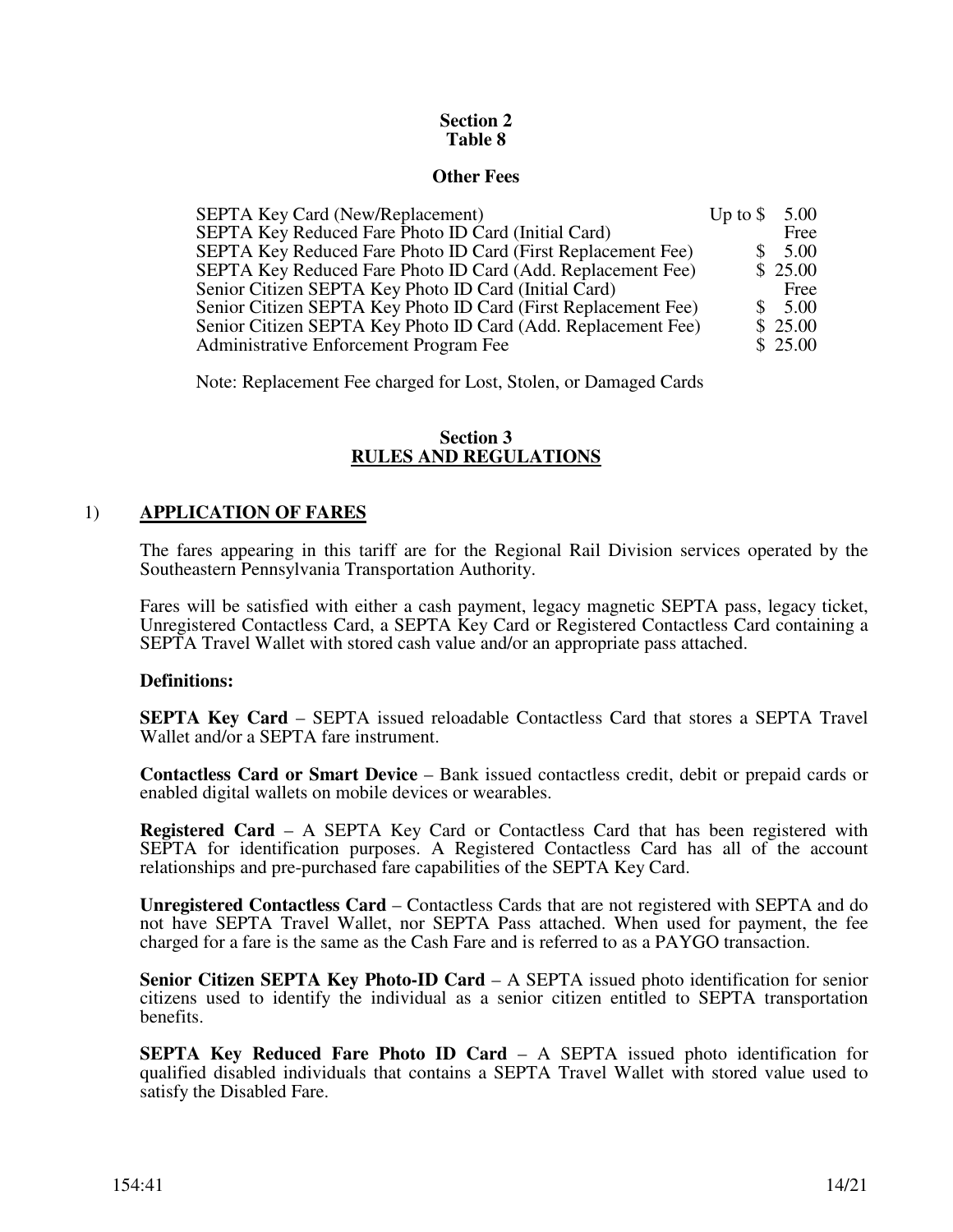**SEPTA Travel Wallet** – A compartment on the SEPTA Key Card, Registered Contactless Card, and SEPTA Key Reduced Fare Photo ID Card that contains stored value from which the appropriate fare is deducted.

**Cash Fare** – The fee charged for a fare when payment is made with cash on board the train.

**Travel Wallet Fare** – The fee charged for when payment is made with a SEPTA Key Card or Registered Contactless Card that has a SEPTA Travel Wallet.

Pass products that can be stored on a SEPTA Key Card or Registered Contactless Card include:

- a) Weekly/Monthly TransPass
- b) Weekly/Monthly TrailPass
- c) Weekly/Monthly Cross County Pass
- d) One Day Convenience Pass
- e) One Day Independence Pass
- f) Three Day Convenience Pass (available upon future development)

**Senior Citizen Fare** – The fare charged for a senior citizen using a Senior Citizen SEPTA Key Photo-ID Card.

**Reduced Fare** – The fare charged for a properly identified disabled person using a SEPTA Key Reduced Fare Photo ID Card with a Travel Wallet.

**Quick Trip** – a single ride fare ticket for one person purchased from selected Regional Rail stations. The Quick Trip is equivalent to an adult fare for purchase of a weekday peak fare ticket or a weekend fare ticket. The Quick Trip ticket is not valid for a Senior or Reduced Fare purchase and is only valid at stations from which purchased and date printed on ticket.

## **SATISFACTION OF FARES:**

A) **Weekly TrailPass:** Weekly TrailPasses attached to a SEPTA Key Card or Registered Contactless Card are valid for a limited number of trips for travel during the seven day period (Monday – Sunday) for which issued and until 2:00 AM of the day following the last day of the week. The Weekly TrailPass is valid between stations in the zone named thereon and Philadelphia Center City Stations (see Section 3, Part 2G) or between any stations intermediate thereto. The number of total weekly rides will be limited to 56. The above guidelines apply to the legacy Weekly TrailPass product, excluding trip limits.

Zone 1 or greater Weekly TrailPasses are valid for travel on all Airport Line trips. Zone 1 TrailPasses are valid for trips that are entirely within the geographic boundaries of the City of Philadelphia on all Non-Peak Operating Trains. Passes bearing a zone designation of "3" or greater are valid for travel to all zones on all Non-Peak Operating Trains. Non-Peak Operating Trains are defined in Section 3 Part, 2D.

 Weekly TrailPasses allow travel "Anywhere" on the SEPTA system on Saturdays, Sundays and major holidays as defined in Section 3, Part 2B. Rides that occur on Saturdays, Sundays and major holidays will be included in the ride limit.

 Weekly TrailPasses are also valid for travel on regular scheduled transit routes operated by either the City Transit Division or Suburban Transit Division. See Tariff Nos. 1, 132 and 155 for applicable privileges.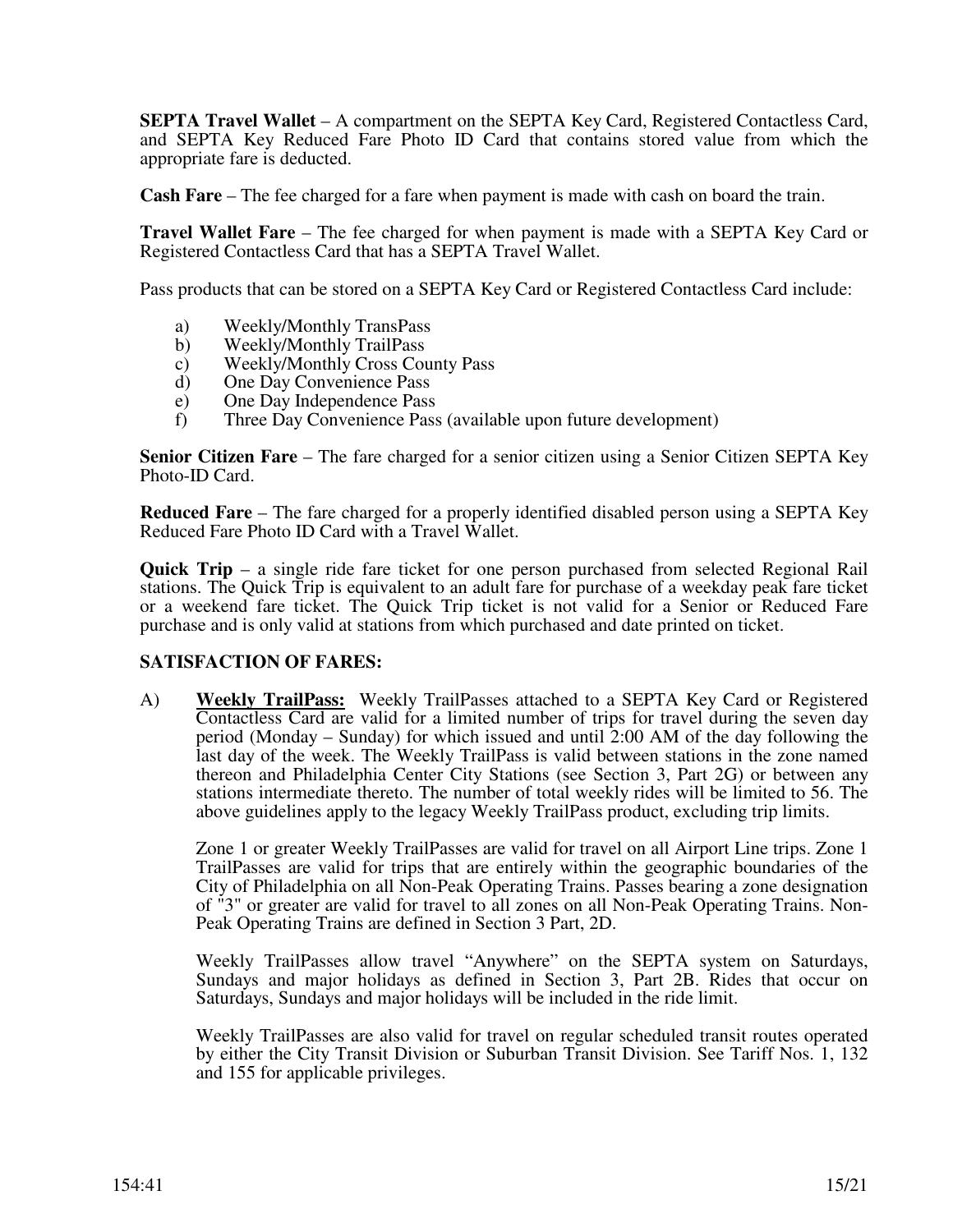B) **Monthly TrailPass:** Monthly TrailPasses attached to a SEPTA Key Card or Registered Contactless Card are valid for a limited number of trips for travel during the calendar month for which issued and until 2:00 AM of the first day of the following month. The Monthly TrailPass is valid between stations in the zone named thereon and Philadelphia Center City Stations (see Section 3, Part 2G) or between any stations intermediate thereto. The number of total monthly rides will be limited to 240. The above guidelines apply to the legacy Monthly TrailPass product, excluding trip limits.

Zone 1 or greater Monthly TrailPasses are valid for travel on all Airport Line trips. Zone 1 TrailPasses are valid for trips that are entirely within the geographic boundaries of the City of Philadelphia on all Non-Peak Operating Trains. Passes bearing a zone designation of "3" or greater are valid for travel to all zones on all Non-Peak Operating Trains. Non-Peak Operating Trains are defined in Section 3 Part, 2D.

Monthly TrailPasses allow travel "Anywhere" on the SEPTA system on Saturdays, Sundays and major holidays as defined in Section 3, Part 2B. Rides that occur on Saturdays, Sundays and major holidays will be included in the ride limit.

 Monthly TrailPasses are also valid for travel on regular scheduled transit routes operated by either the City Transit Division or Suburban Transit Division. See Tariff Nos. 1, 132 and 155 for applicable privileges.

- C) **Ten-Trip Tickets:** Fares shown in Section 2, Table 2 are valid for ten (10) single continuous trips between stations in the zone named thereon and Center City Philadelphia stations or between any stations intermediate thereto.
- D) **One-Way Fares:** One Way Fares shown in Section 2, Tables 2, 3, 4, 5, 6 and 7 are valid for one (1) single, continuous trip between stations or zones shown thereon subject to time and transfer regulations.
- E) **Child's Fares:** All children under age 12 ride free with fare paying adult. Fare paying adult includes senior citizen and reduced fare customers.
- F) **Weekday Fares:** One Way Weekday Fares shown in Section 2, Tables 2 and 5, are valid for one (1) single continuous trip between stations in Zones as shown and Philadelphia Center City stations for Weekday Travel. Weekday Travel is defined in Section 3 Part 2E.
- G) **Weekend Fares:** One Way Weekend Fares shown in Section 2, Tables 2 and 5, are valid for one (1) single continuous trip between stations in Zones as shown and Philadelphia Center City stations for Weekend travel. Weekend Travel is defined in Section 3 Part 2F.
- H) **Via Center City Philadelphia Fares:** Via Center City Philadelphia Fares shown in Section 2, Tables 3 and 6 are valid for one single, continuous trip between any two RRD stations according to zone combinations in the Tables, subject to time and transfer regulations.
- I) **Senior Citizen Fares:** A Senior Citizen (age 65 years or older) is entitled to free transportation on all scheduled Regional Rail Division routes for travel entirely within the State of Pennsylvania. For travel outside the State of Pennsylvania, Senior Citizens will be charged one half of the adult one way fare found in this tariff in Section 2, Tables 2, 3, 4, 5, 6 and 7.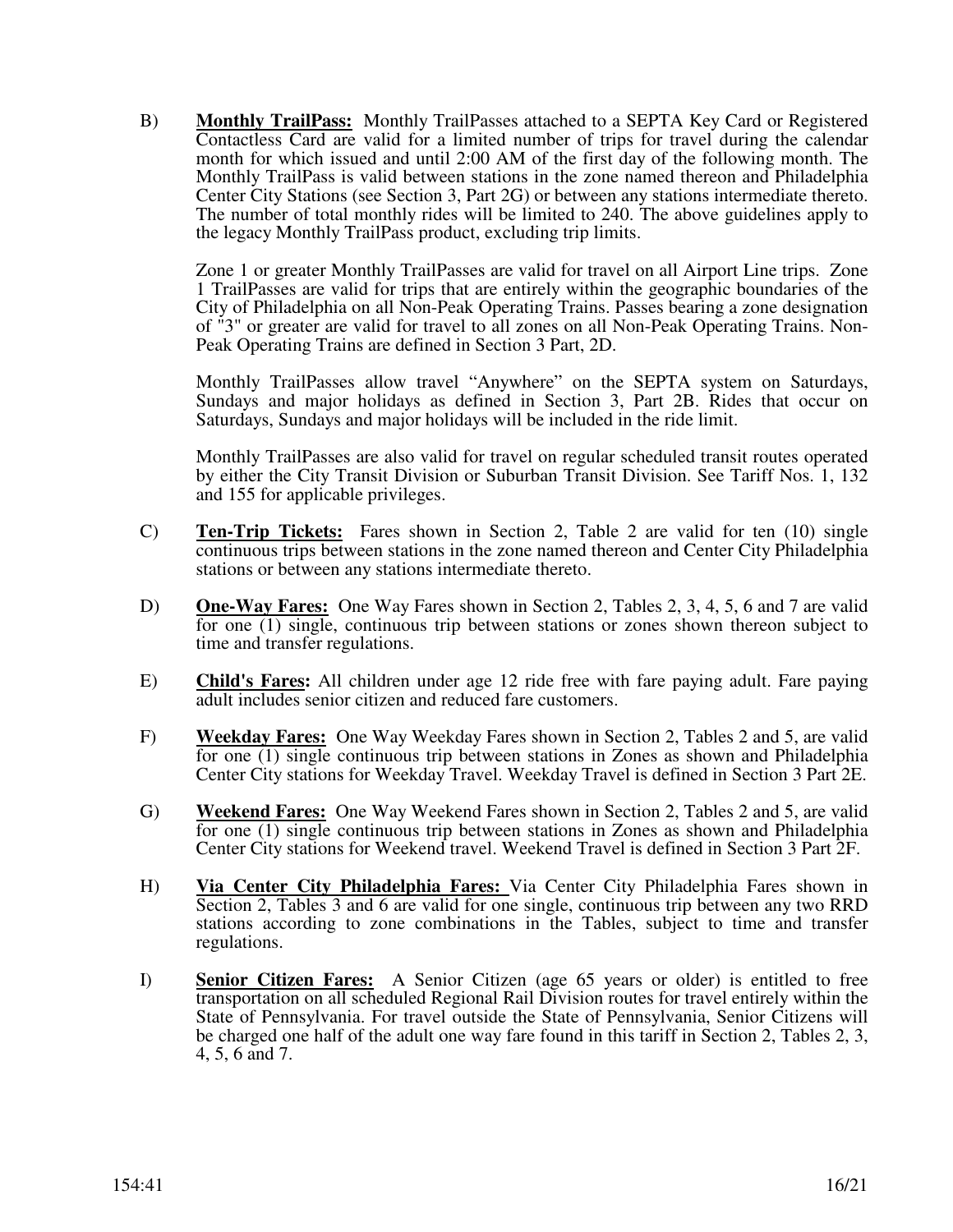- 1. Senior Citizens must use a valid SEPTA issued Senior Citizen SEPTA Key Photo-ID Card or valid Driver/Non-Driver state issued photo ID card with a magnetic stripe only. Passengers unable to provide the required ID will be required to pay the Adult Fare found in Section 2, Tables 2, 3, 4, 5, 6 and 7.
- 2. For Senior Citizens beginning or terminating travel outside the Commonwealth of Pennsylvania, the fare is 50% or less of the Adult fares, published in Section 2, Tables 2, 3, 4, 5, 6 and 7.

## J) **TransPass (Weekly and Monthly)**

 Refer to Tariffs No. 1 and No. 132 for description of their use and benefits as they apply to Regional Rail Operations.

#### K) **Cross County Pass (Weekly and Monthly)**

 Refer to Tariffs No. 132 and No. 155 for description of their use and benefits as they apply to Regional Rail Operations.

- L) **One Day Independence Pass:** A One Day Independence Pass attached to a SEPTA Key Card or Registered Contactless Card is valid for a single day's travel for one individual for up to ten (10) trips in either direction on any regular scheduled transit (bus, trolley, subway-elevated train) route or on any Regional Rail train. The One Day Independence Pass will be valid during the calendar day registered at the time of first use until 2:00 AM of the following day. An additional intermediate fare applies for travel on each Regional Rail trip to or from the State of New Jersey.
- M) **Reduced Fares for the Disabled:** Reduced fares for properly identified disabled persons are valid at all times for one (1) continuous trip between stations in the zones named thereon as follows.
	- 1. Disabled passengers must register with SEPTA to obtain a SEPTA Key Reduced Fare Photo ID Card (valid for a specified period) with stored value added by the customer, that will entitle the rider to get the discounted rates described in Section 2, Tables 2, 3, 4, 5, 6 and 7.
	- 2. Railroad personnel are expected to be courteous and helpful to the disabled, however, they must not physically lift anyone. Passengers requiring assistance to board, ride or alight from trains must be accompanied for the entire trip by a competent attendant. However, SEPTA employees are to assist wheelchair users across the gap between the edge of an accessible high level platform and trains. In this circumstance, there is no need for an attendant.

# 2) **DEFINITIONS**

- A) **Continuous Trip:** A single journey in one direction using a single train or the next connecting train to reach destination point.
- B) **Holidays:** Days on which major holiday train service is operated. These major holidays are New Year's Day, Memorial Day, Independence Day, Labor Day, Thanksgiving and Christmas; or the day on which the holiday is celebrated as such. For example, if the holiday falls on a Saturday or Sunday.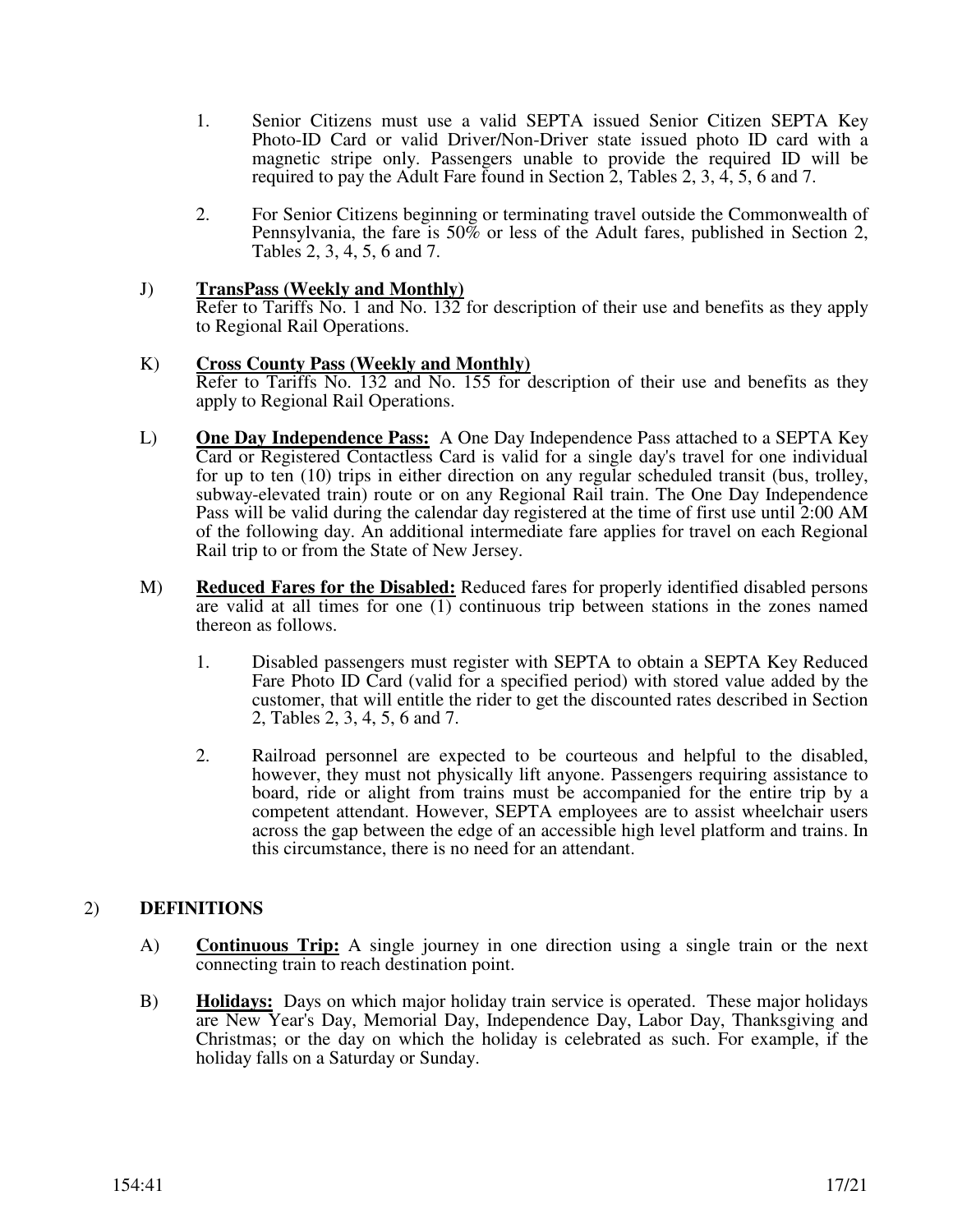- C) **Peak Operating Trains:** Non holiday weekday trains scheduled to arrive at Thirtieth Street, Suburban, or Jefferson Stations between 4:00 AM and 9:30 AM or scheduled to depart from Thirtieth Street, Suburban, or Jefferson Stations between 4:00 PM and 7:00 PM.
- D) **Non-Peak Operating Trains:** All trains not defined as "Peak Operating Trains", specifically all non-holiday weekday trains scheduled to arrive at Thirtieth Street, Suburban, or Jefferson Stations after 9:30 AM, depart before 4:00 PM or after 7:00 PM. All trains on Saturdays, Sundays and Holidays are non-peak operating trains.
- E) **Weekday Travel:** Travel to and from Center City Stations as follows:
	- 1. Trips to, from or via Center City Stations on trains scheduled to arrive/depart at/from Thirtieth Street, Suburban, or Jefferson Stations on non-holiday weekdays.
	- 2. All trips on trains traveling between Center City Stations and the Airport including Saturdays, Sundays and Holidays.
- F) **Weekend Travel:** All travel on trains not classified as "Weekday Travel", specifically, trips to, from or via Center City Stations on trains scheduled to arrive/depart at/from Thirtieth Street, Suburban, or Jefferson Stations on Saturday, Sunday and major holidays.
- G) **Center City Philadelphia Stations:** Temple University, Jefferson, Suburban, Thirtieth Street and Penn Medicine Stations.
- H) **Senior Citizens:** Properly identified persons 65 years of age or older.
- I) **SEPTA Metropolitan Area:** For the purposes of this tariff, the metropolitan area is defined as the Pennsylvania Counties of Bucks, Chester, Delaware, Montgomery and Philadelphia, New Castle County, Delaware and Mercer County, New Jersey.

## 3) **FARES PAID ON TRAINS**

- A) **Fare Receipts:** At the time of cash or credit card payment, a fare receipt must be issued and delivered to the passenger.
- B) **Train checks:** A train check must be issued when collecting a fare to a station beyond a conductor's run.
- 4) **EXTENSION OF JOURNEY**: Passengers traveling to stations beyond the zone(s) for which the fare instrument is valid will be charged the one-way fare between the zone on the fare instrument and the zone of the desired destination.

Example: Passenger traveling to Zone 4 with a Zone 2 fare instrument will be charged \$5.00 on board the train.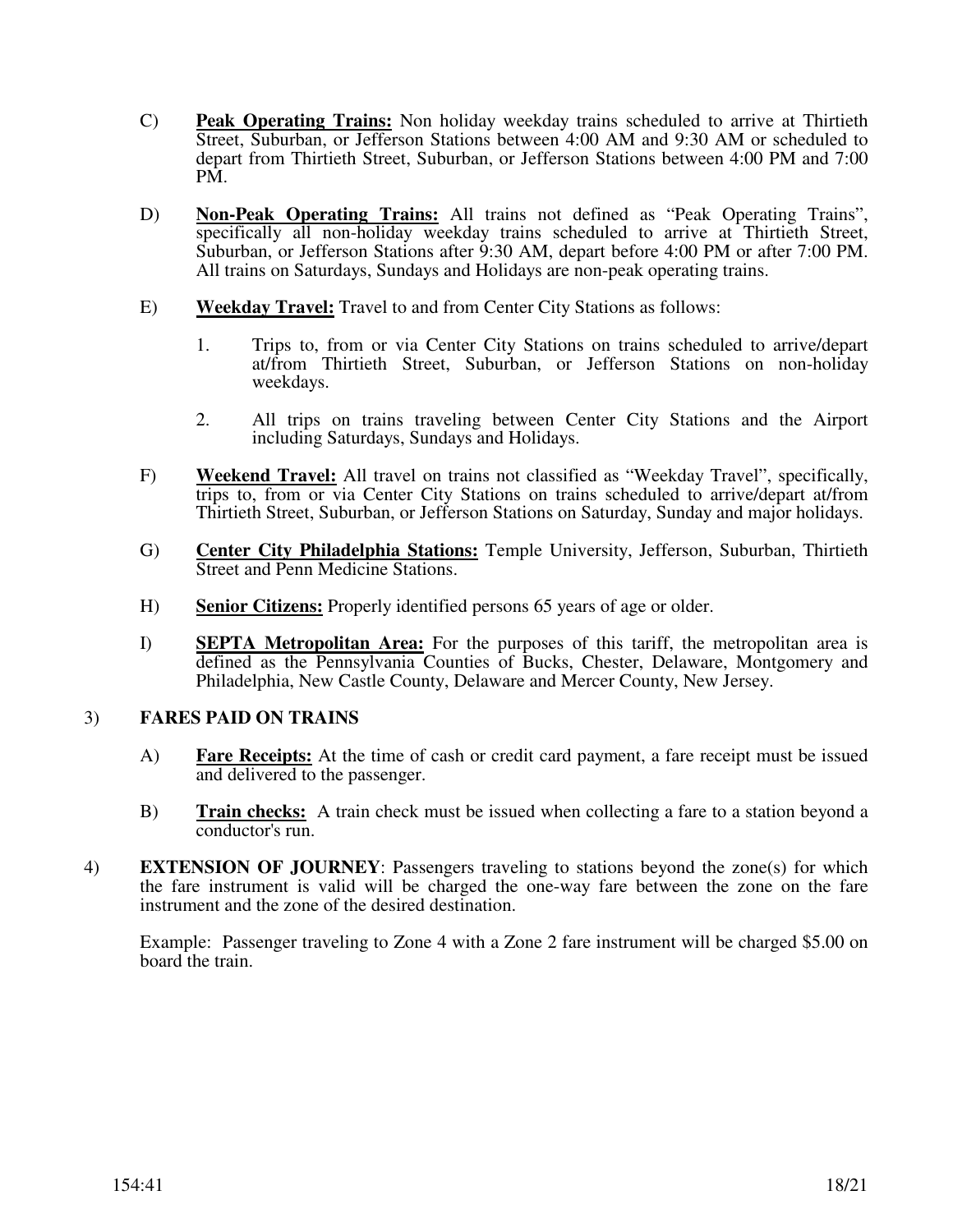## **EXCEPTIONS:**

- A) Anywhere Weekly and Monthly TrailPass products are defined as "system passes" and are valid for travel between all stations on all regularly scheduled SEPTA vehicles without payment of additional extension of journey or zone charges.
- B) Zone 3 Weekly and Monthly TrailPass products are valid for non-holiday weekday travel to all zones on all non-peak operating trains.
- C) All Weekly and Monthly TrailPass products are "system passes" on Saturdays, Sundays and holidays, (as defined in A above).
- 5) **STOPOVERS AND TRANSFERS:** Fare Instruments sold under this tariff will be accepted for continuous passage only, and no stopovers will be allowed. If a change of trains is necessary enroute, directly connecting trains must be used. Weekly and Monthly TrailPass products are good for use between stations in zones named thereon or between stations intermediate thereto.
- 6) **CROSS-HONORING OF AMTRAK TICKETS:** AMTRAK tickets are not accepted on SEPTA trains, except between Thirtieth Street and Jefferson Stations. Passengers displaying a valid AMTRAK ticket will be carried between Thirtieth Street and Jefferson Stations (and intermediate points) at no additional charge. This privilege is extended only when there exists a signed, written agreement between SEPTA and AMTRAK regarding this cross-honoring. AMTRAK tickets cannot otherwise be accepted for transportation on SEPTA Regional Rail Division service.
- 7) **TRANSPORTATION OF INFIRM OR OBJECTIONABLE PASSENGERS:** If a person is incapable of caring properly for himself or herself (because of mental, physical or other disability), he or she will not be received as a passenger, unless accompanied by a competent attendant. If a person's conduct is so disorderly as to be objectionable to other passengers or to train crew members, he or she will not be transported. No contract for transportation or fare purchased by or for such a person in contravention of this rule shall be valid.
- 8) **OBLIGATION OF AGENTS TO FULLY INFORM PASSENGERS:** Sales Agents and Train Crew Members are hereby directed and required to fully inform prospective passengers of any and all other lower fares in effect from their respective stations.
- 9) **TRAIN SERVICE:** SEPTA provides no assurance of a seat on any particular train. SEPTA cannot assume responsibility for inconvenience, expense or damage resulting from errors in timetables, delayed trains, failure to make connections, or for changes in or shortage of equipment. Schedules and fares shown in timetables are subject to change without notice.
- 10) **SPECIAL CONDITIONS:** In case of special operating conditions or when train service for extraordinary volumes of passengers is to be provided, special procedures, including one direction collection of round trip fares, may be imposed.
- 11) **FREE TRANSPORTATION:** The following persons will be carried on regular, scheduled Regional Rail Division trains at no charge:
	- A) All law enforcement personnel whether in or out of uniform presenting the approved forms of identification.
	- B) Firefighters of City of Philadelphia and local municipalities, when in uniform.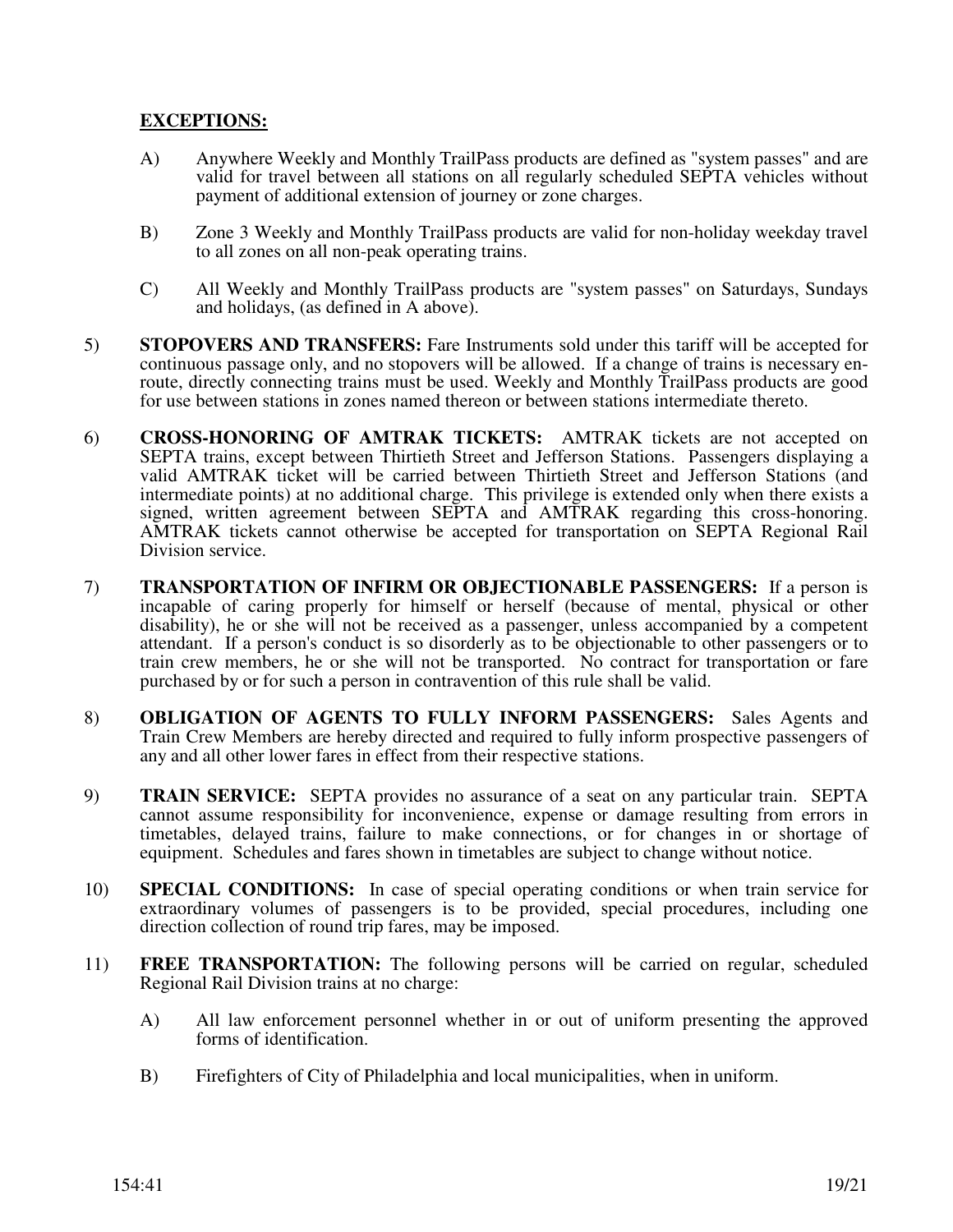- C) SEPTA Board members presenting valid passes.
- D) SEPTA employees and retirees presenting valid contactless picture ID transportation passes.
- E) Federal Railroad Administration (FRA) employees presenting photo identification cards while traveling in conjunction with railroad oversight functions.
- F) AMTRAK police when in uniform or presenting AMTRAK Police ID while traveling in conjunction with AMTRAK functions.
- G) Personal Care Attendant (PCA) only when traveling with a disabled passenger and presenting a valid PCA registration card.
- 12) **SUBSTITUTE SERVICE:** In the event that other modes of transportation are substituted for Regional Rail Division vehicles, fares established by this tariff will prevail. Fare Instruments sold under the provisions of this tariff will be honored for equivalent trips on substitute service vehicles. Operator of substitute service vehicles will collect applicable zone charges for the extension of trip.
- 13) **DELAWARE TRANSPORTATION CORPORATION (DTC) OPERATING AGREEMENT:** SEPTA operates service within the State of Delaware as contractor for the State of Delaware's agency, the Delaware Transportation Corporation (DTC), and under the terms of SEPTA's agreement with DTC. If and when such agreement is amended regarding such Delaware service, or such agreement expires (without renewal) or is terminated by default or otherwise, SEPTA will alter its service to and from, and within the State of Delaware in accordance with such amendment or renewal agreement, or cease such service (in the event of expiration or termination), after notice by SEPTA to their riders, although without a prior public hearing.

## 14) **NON-PAYMENT OF FARE:**

- A) Passengers refusing to pay fare will not be carried.
	- 1. Passengers unable to pay fare must complete form F042. Passengers refusing to do so will not be carried.
- 15) **CONFIRMATION OF FARE SATISFACTION:** All passengers will be subject to fare collection and/or inspection of fare satisfaction onboard trains.
- 16) **REFUND POLICY FOR REGISTERED SEPTA KEY CARD:** SEPTA will refund unused pass products to the Travel Wallet or to the bank Card used for purchase only. SEPTA is barred under IRS tax code 132f to refund pre-tax funds designated for transit or parking. SEPTA will consider refunds on a case-by-case basis.

## 17) **REFUND POLICY FOR LEGACY FARES:**

A) **All Tickets:** Tickets, dated at the time purchase, will be refundable for 180 days from the date of issue or 60 days beyond implementation of any change that affects ticket color, design, availability format, or price. Tickets will be refundable for 60 days beyond the implementation of the SEPTA Key Travel Wallet on Regional Rail, or 180 days from the purchase date, whichever is earliest.